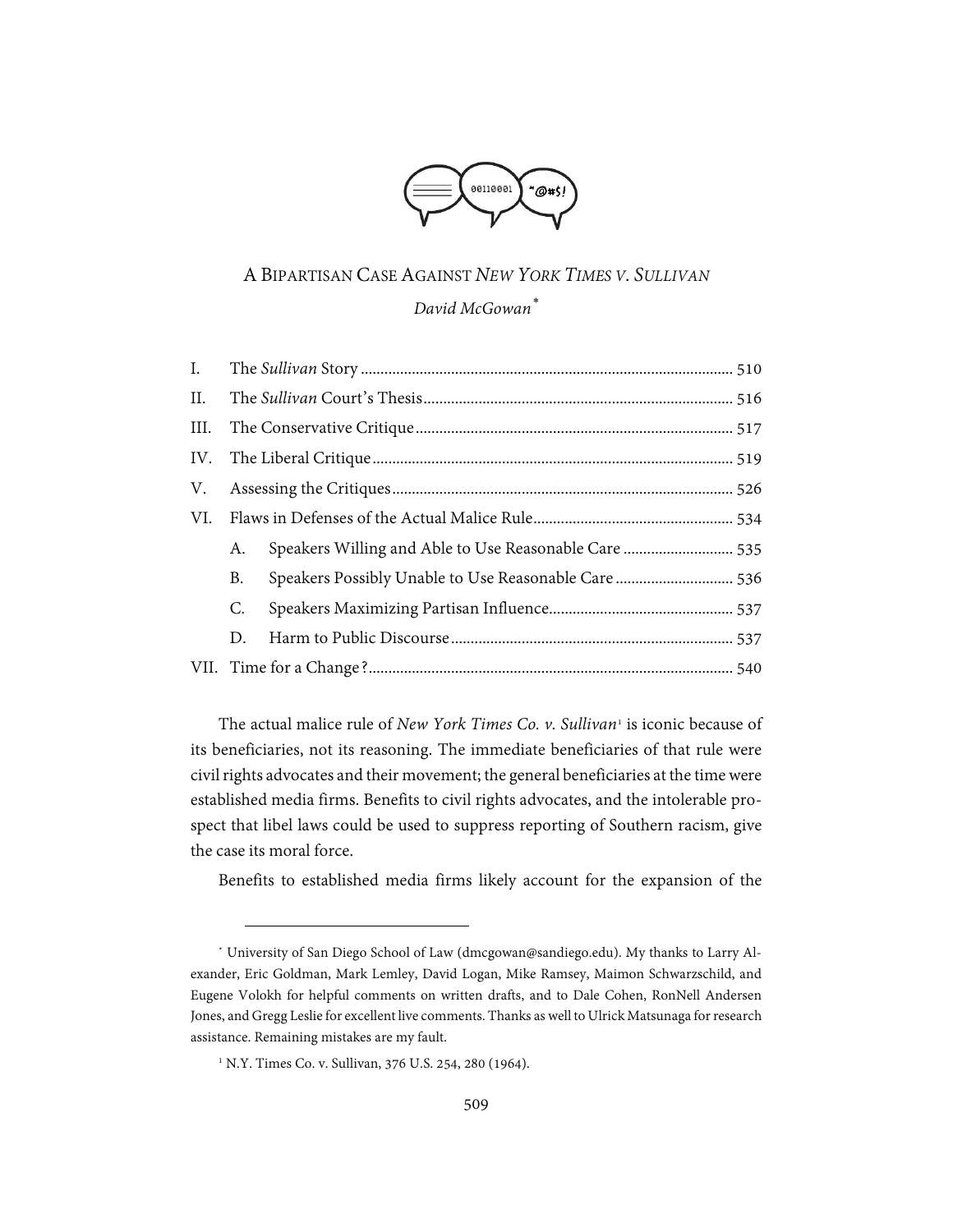holding over time, and for its entrenched status, but new classes of speakers enabled by innovation embrace the rule as well. At this point, the rule may benefit such speakers more than, and at the expense of, firms willing to invest in accuracy.

The opinion's reasoning is a pastiche of history and topical concerns held together by a plausible assumption about the economic incentives of publishers and an unstated assumption about the cost structure of publishing, and thus about the supply of information. The cost structure assumption no longer holds, and the reasoning alone is insufficient to justify the actual malice rule.

Apart from respect for precedent as such, therefore, the case for retaining that rule is weak. Current calls to revisit the case are more pronounced on the Right, but there is good reason to rethink the actual malice rule regardless of one's political views. Corollary doctrines—that, at least in cases involving matters of public concern, a defamation plaintiff must prove falsity, fault must be shown to establish liability, damages must be proved unless at least recklessness is shown, and factual findings receive *de novo* review—should remain.

## <span id="page-1-4"></span>**I. THE** *SULLIVAN* **STORY**

<span id="page-1-0"></span>*Sullivan* presented the Court with official misuse of common law doctrine to deter media coverage of thuggish police action in support of segregation. [2](#page-1-1) At issue was a full-page ad, *Heed Their Rising Voices*, that described alleged police misconduct in Montgomery, Alabama. The ad included mistakes of fact. For example, it claimed that certain students at Alabama State College had been expelled after singing "My Country 'Tis of Thee" on the State Capitol steps; in fact they sang the National Anthem and were expelled for demanding service at a courthouse lunch counter on a different day[.3](#page-1-2) The ad claimed "the entire student body" of the Alabama State College declined to re-register in protest, causing the dining hall to be padlocked "in an attempt to starve them into submission."[4](#page-1-3) Not so. The names of prominent civil rights advocates were appended to the ad.

The ad did not accuse specific persons of misconduct, but Sullivan, the Commissioner of Public Affairs, whose duties included supervising the Police Department, wrote a letter to the *Times* asserting that he had been libeled and demanding

<span id="page-1-3"></span><span id="page-1-2"></span><span id="page-1-1"></span><sup>2</sup> *See generally* ANTHONY LEWIS, MAKE NO LAW: THE SULLIVAN CASE AND THE FIRST AMEND-MENT (1991).

<sup>3</sup> *Sullivan*, 376 U.S. at 259.

<sup>4</sup> *Id*.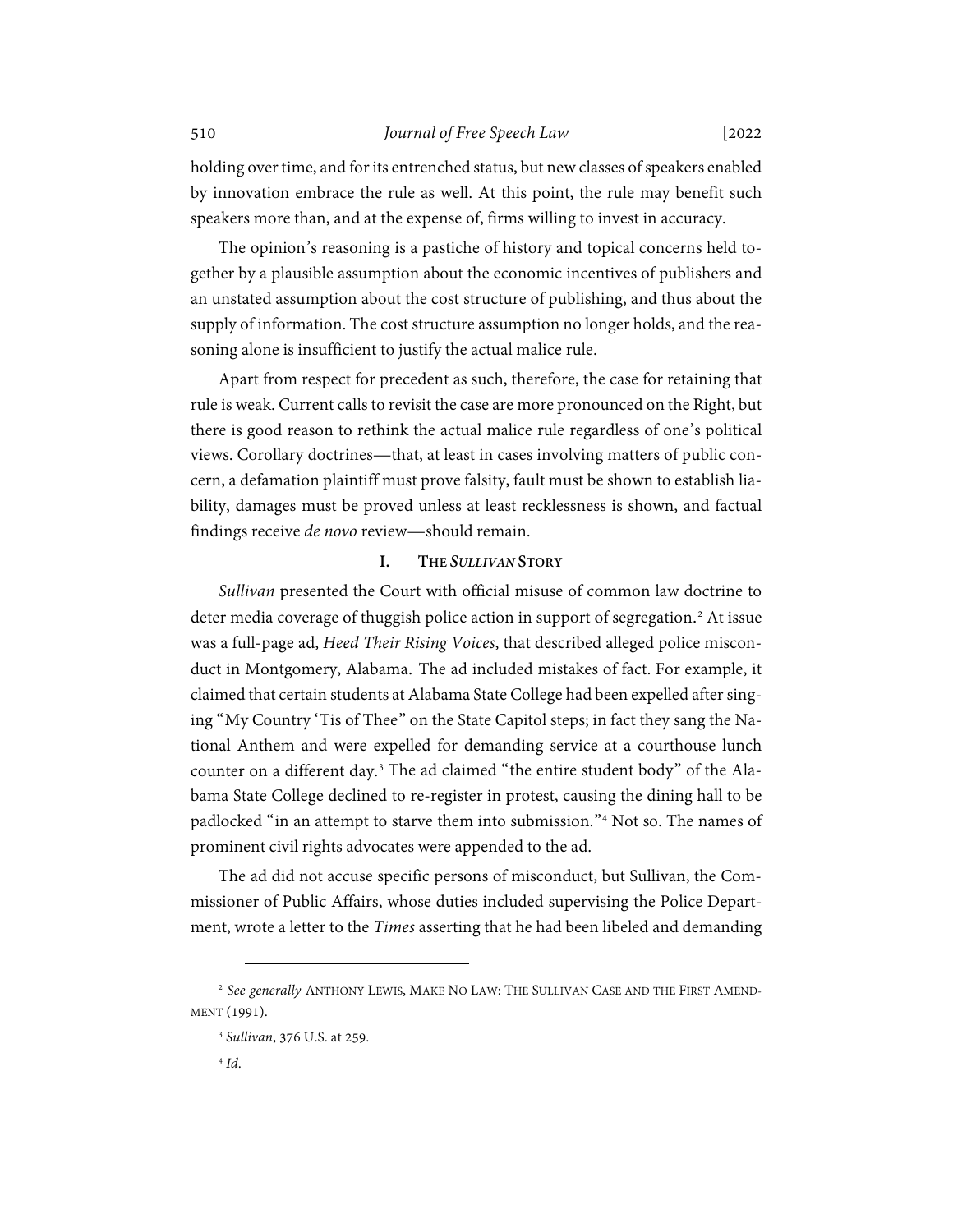a retraction. The *Times* wrote back, said it was investigating the factual assertions, said that its investigation to that point had found the assertions substantially true (except for the padlocking of the dining hall), and asked Sullivan to explain how Sullivan thought the ad related to him. Sullivan did not reply, but shortly thereafter he sued the *Times* and four Alabama ministers. [5](#page-2-0) Alabama's governor, John Patterson, then wrote a similar demand letter to the *Times*. The paper published a retraction of two paragraphs cited by the governor, but the text of the retraction pertained only to him, not to Sullivan. [6](#page-2-1) Patterson sued two weeks later. Sullivan sought \$500,000 in damages; Patterson sought \$1 million.<sup>[7](#page-2-2)</sup> Three other Montgomery County commissioners also sued, each asking \$500,000, bringing the total damages claimed to \$3 million. The *Times* made \$4,800 from the ad.[8](#page-2-3)

Sullivan's case was tried before Judge Walter Burgwyn Jones who, Anthony Lewis reported in his history of the case, was a devotee of the Confederacy—he administered the oath of office in a re-enactment of the investiture of Jefferson Davis, for example. Jones enforced segregation during trial, stating that Alabama law, not the Fourteenth Amendment, governed.<sup>[9](#page-2-4)</sup> The venire included 36 potential jurors, of whom two were Black. Sullivan's lawyer challenged them. The *Alabama Journal* published the names of the 12 seated jurors and printed a picture of them.[10](#page-2-5)

Sullivan's witnesses testified that they thought statements in the ad related to Sullivan, and that their opinion of him would have been lower if they had believed the statements to be true, which they did not.<sup>[11](#page-2-6)</sup> The *Times* defended on the theory that the ad was substantially true and could not reasonably be read to refer to Sullivan, and that the one unquestionably false statement—the padlocking of the dining hall—had nothing to do with him. The *Times* also challenged Sullivan's damages claim.

Judge Jones instructed the jury that the statements were libelous per se and that

<span id="page-2-3"></span><span id="page-2-2"></span><span id="page-2-1"></span><span id="page-2-0"></span><sup>5</sup> LEWIS, *supra* note [2,](#page-1-4) at 12 (the ministers were Ralph Abernathy, S.S. Seay, Fred L. Shuttlesworth, and J.E. Lowery).

<sup>6</sup> *Id.* at 13.

<sup>7</sup> *Id.* at 12–13.

<sup>8</sup> *Sullivan*, 376 U.S. at 260.

<span id="page-2-4"></span><sup>9</sup> LEWIS, *supra* note [2,](#page-1-4) at 25–26.

<span id="page-2-5"></span><sup>10</sup> *Id.* at 27.

<span id="page-2-6"></span><sup>11</sup> *Id.* at 27–31.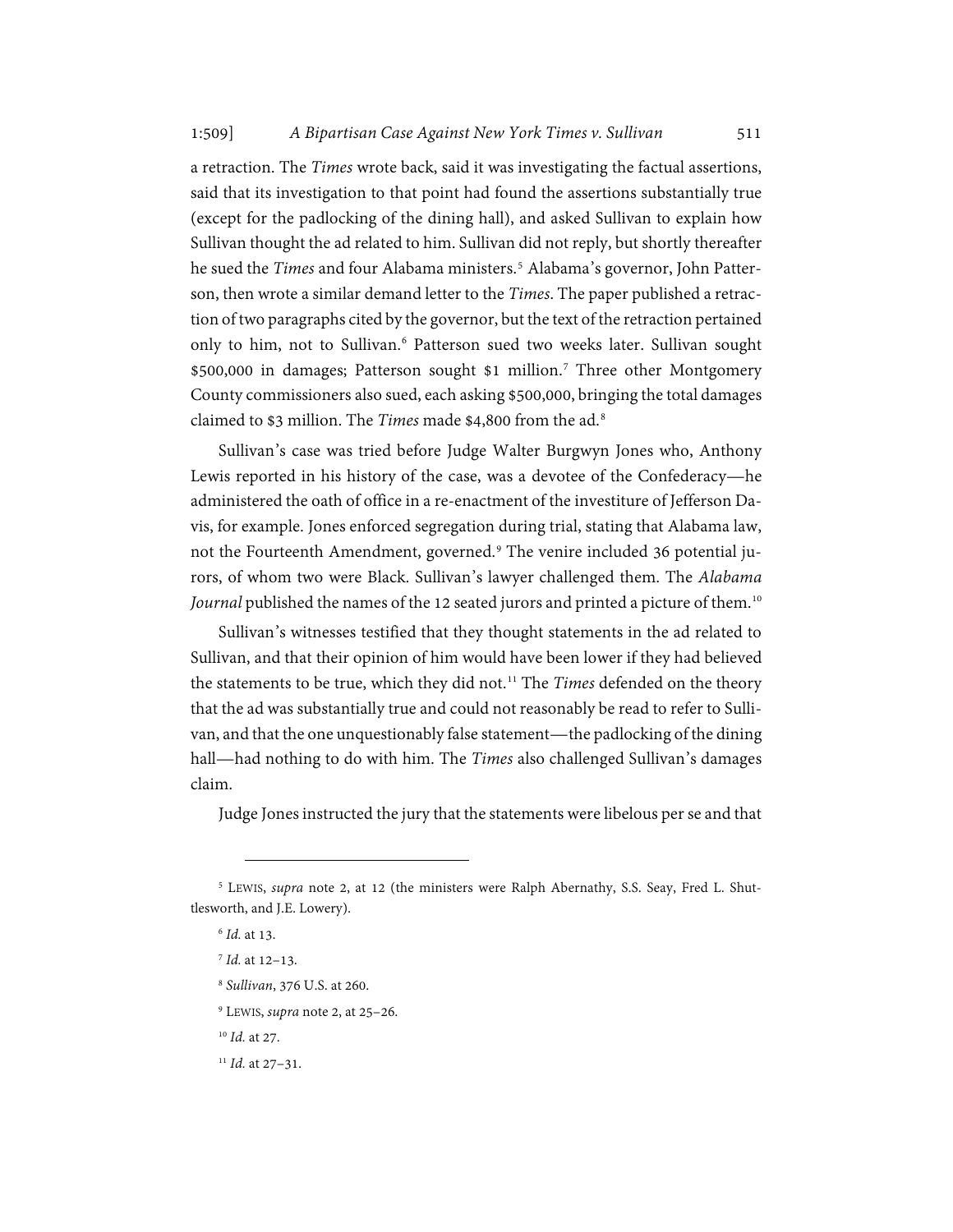under Alabama law such statements were presumed to be false and presumed to cause damage. It was up to the *Times* to prove the truth of the statements "in all their particulars"[12](#page-3-0) against this presumption. Undisputed testimony showed that the four ministers were not asked to consent to the use of their names and did not consent. They should have received a directed verdict in their favor, but the jury found them liable, too.<sup>[13](#page-3-1)</sup>The jury awarded the full \$500,000 demanded.

The Alabama Supreme Court rejected the *Times* appeal on the ground that ordinary usage could lead a reader to interpret a reference to "police" as referring to the person in charge of the police—Sullivan:

We think it common knowledge that the average person knows that municipal agents, such as police and firemen, and others, are under the control and direction of the city governing body, and more particularly under the direction and control of a single commissioner. In measuring the performance or deficiencies of such groups, praise or criticism is usually attached to the official in complete control of the body.[14](#page-3-2)

The Alabama Supreme Court's logic was defensible in the abstract. There are some groups discrete enough that to refer to the group is to refer to specific persons. A report that "the arresting officers" hit an arrestee so hard that they broke a baton on his head might well be actionable as referring to a small number of people.<sup>[15](#page-3-3)</sup> But "the police" is not a small group, even in Montgomery, and the practical implications of the Court's application of this principle were intolerable. To generalize across the South, had the verdict been affirmed then unnamed officers beating protesters, setting dogs on them, or knocking them down with fire hoses—to say nothing of releasing prisoners into the hands of the Klan—could not be referred to as "the police" without risk of a libel suit by the official in charge of police, who could presumably testify that he, personally, did not harm anyone.

With respect to damages, the Alabama Supreme Court cited a prior ruling that "[b]ecause damages are presumed from the circulation of a publication which is libelous per se, it is not necessary that there be any correlation between the actual

<sup>&</sup>lt;sup>12</sup> 376 U.S. at 267.

<sup>13</sup> LEWIS, *supra* note [2,](#page-1-4) at 32.

<sup>14</sup> N.Y. Times Co. v. Sullivan, 273 Ala. 656, 674–75 (1962), *rev'd*, 376 U.S. 254 (1964).

<span id="page-3-3"></span><span id="page-3-2"></span><span id="page-3-1"></span><span id="page-3-0"></span><sup>15</sup> A modified version of an example cited in Anthony Lewis, New York Times v. Sullivan *Reconsidered: Time to Return to "The Central Meaning of the First Amendment"*, 83 COLUM. L. REV. 603, 618 (1983) ("a story on the Philadelphia police . . . in which policemen had beaten a black man, 'breaking nightsticks on his head and shoulders'").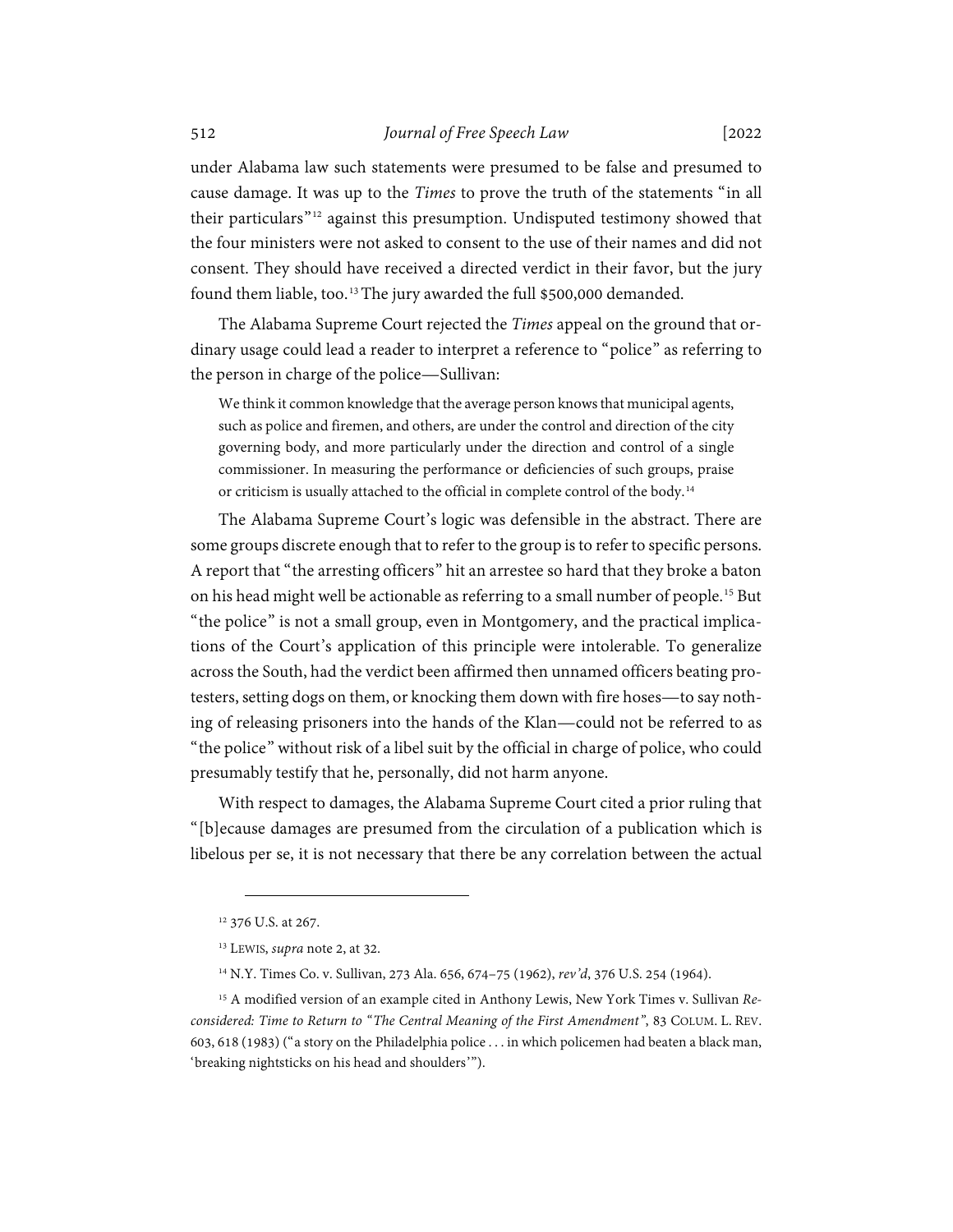and punitive damages."<sup>[16](#page-4-0)</sup> The Court held that the record contained sufficient evidence for jurors to infer malice sufficient to justify punitive damages:

In the present case the evidence shows that the advertisement in question was first written by a professional organizer of drives, and rewritten, or "revved up" to make it more "appealing." The Times in its own files had articles already published which would have demonstrated the falsity of the allegations in the advertisement. Upon demand by the Governor of Alabama, The Times published a retraction of the advertisement insofar as the Governor of Alabama was concerned. Upon receipt of the letter from the plaintiff demanding a retraction of the allegations in the advertisement, The Times had investigations made by a staff correspondent, and by its "string" correspondent. Both made a report demonstrating the falsity of the allegations. Even in the face of these reports, The Times adamantly refused to right the wrong it knew it had done the plaintiff. In the trial below none of the defendants questioned the falsity of the allegations in the advertisement. . . . On the other hand, during his testimony it was the contention of the Secretary of The Times that the advertisement was "substantially correct." In the face of this cavalier ignoring of the falsity of the advertisement, the jury could not have but been impressed with the bad faith of The Times, and its maliciousness inferable therefrom. [17](#page-4-1)

As the U.S. Supreme Court read Alabama law, "[g]ood motives and belief in truth do not negate an inference of malice, but are relevant only in mitigation of punitive damages if the jury chooses to accord them weight."<sup>[18](#page-4-2)</sup>

Media coverage of Southern racism was important to the success of the civil rights movement. The U.S. Supreme Court worried openly that if the verdicts against the *Times* stood then the civil rights movement would suffer:

And if newspapers, publishing advertisements dealing with public issues, thereby risk liability, there can also be little doubt that the ability of minority groups to secure publication of their views on public affairs and to seek support for their causes will be greatly diminished. The opinion of the Court conclusively demonstrates the chilling effect of the Alabama libel laws on First Amendment freedoms in the area of race relations.<sup>19</sup>

<span id="page-4-0"></span>The Supreme Court thus reversed, imposing as a constitutional requirement "a federal rule that prohibits a public official from recovering damages for a

<sup>16</sup> *Sullivan*, 273 Ala. at 685.

<span id="page-4-1"></span><sup>17</sup> *Id.* at 686.

<span id="page-4-2"></span><sup>18</sup> *Sullivan*, 376 U.S. at 267.

<span id="page-4-3"></span><sup>19</sup> *Id.* at 300–01.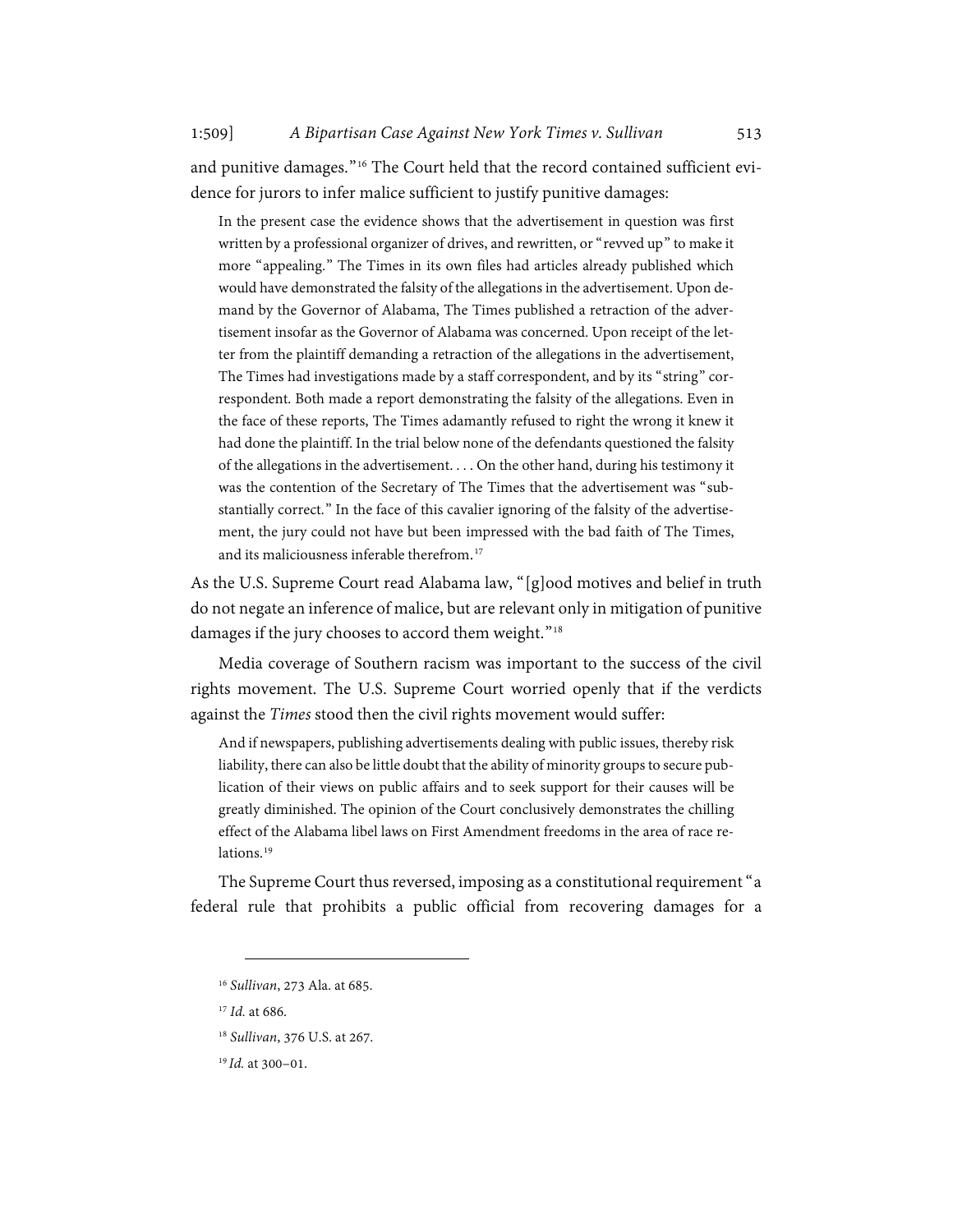defamatory falsehood relating to his official conduct unless he proves that the statement was made with 'actual malice'—that is, with knowledge that it was false or with reckless disregard of whether it was false or not."<sup>[20](#page-5-0)</sup> The Court derived the rule from a qualified common law privilege to publish "what the defendant believes to be truthful information . . . [published] in good faith and without malice," in which case a plaintiff would have "to show actual malice in the publication of the article."<sup>[21](#page-5-1)</sup> But the Court's actual malice rule shifted the inquiry from motive (good faith or evil-mindedness) to the defendant's state of mind regarding falsity. The Court's importation of the qualified defense allowed it to omit discussion of liability based on the absence of due care with respect to falsity—negligence.

The jury had returned a general verdict, and had been instructed that general damages were presumed, so imposition of the actual malice standard entailed reversal. But remand was not in the cards. The proceedings to date were not a testament to impartiality, and the Court presumably was realistic enough to understand that remand would likely reproduce the same verdict, particularly in view of the Alabama Supreme Court's assertion that substantial evidence existed to support a finding of malice. The Court therefore found the record insufficient as a matter of law to support such a finding—a conclusion indisputable as to the individual defendants—and separately ruled that the evidence was insufficient to show that the statements were made "of and concerning" Sullivan.<sup>[22](#page-5-2)</sup>

*Sullivan* tempered if not eliminated the risk that biased juries would use the ostensibly neutral law of defamation to deter coverage of Southern racism. *Sullivan* thus carries the moral force of cases such as *NAACP v. Patterson*<sup>[23](#page-5-3)</sup> and *NAACP v. Button*, [24](#page-5-4) in which the Court recognized that the real-world stakes dwarfed the nominal dispute presented. It is hard to fault the opinion from a pragmatic point of view, given the social facts the Court was dealt. *Sullivan* is therefore a civil rights case as much as, and probably more than, a free speech case. Richard Epstein rightly

<sup>20</sup> *Id*. at 280.

<sup>21</sup> *Id*. (citing Coleman v. MacLennan, 78 Kan. 711, 724 (1908)).

<sup>22</sup> *Id*.

<span id="page-5-3"></span><span id="page-5-2"></span><span id="page-5-1"></span><span id="page-5-0"></span><sup>23</sup> 357 U.S. 449 (1958) (reversing contempt order for failure to produce NAACP membership lists).

<span id="page-5-4"></span><sup>24</sup> 371 U.S. 415 (1963) (holding application of laws against barratry unconstitutional as applied to NAACP).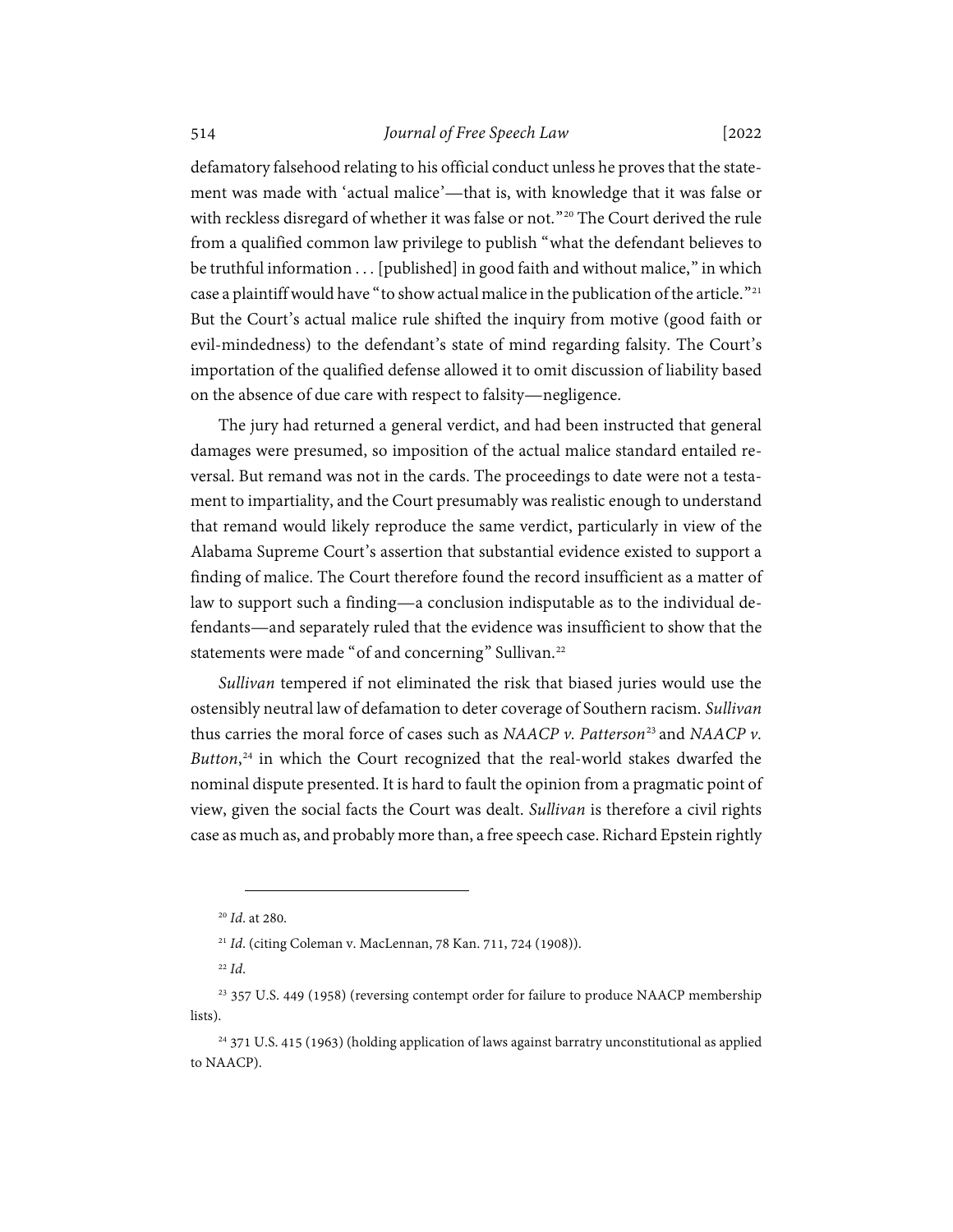perceived that "[t]he desire to reach the right result in *New York Times* had as much to do with the clear and overpowering sense of equities arising from the confrontation over racial questions as it did with any strong sense of the fine points of the law of defamation<sup>"[25](#page-6-1)</sup>

<span id="page-6-0"></span>Some have questioned whether the Court needed to go as far as it did. Professor Epstein has suggested that the Court could have tinkered with common law rules, such as by reading the "of and concerning" requirement strictly, as the Court did. This secondary holding would have sufficed for cases based on the ad, but it would not have covered cases in which mistakes were made in stories that named names. The Court's actual malice rule reached farther.

Professor Epstein also suggested that the Court might have required defamation plaintiffs to prove falsity, as the Court eventually did with respect to publications by media defendants on issues of public concern, [26](#page-6-2) but portions of the ad were false, and the common law required proof of truth in all particulars.<sup>[27](#page-6-3)</sup> The Court would have had to adopt a more diffuse rule based on the "gist" of the ad for that move to end the case.

A requirement that general damages be proved (subject to *de novo* review) rather than presumed would be a narrower approach, and the Court eventually got there with respect to private figure plaintiffs who did not prove actual malice when suing over public-concern speech, [28](#page-6-4) but that rule alone would not address the Alabama Supreme Court's holding that the record would support an inference of malice. Even then, however, an additional rule addressing punitive damages would be

<span id="page-6-1"></span><sup>25</sup> Richard A. Epstein, *Was* New York Times v. Sullivan *Wrong*?, 53 U. CHI. L. REV. 782, 787 (1986).

<sup>&</sup>lt;sup>26</sup> Phila. Newspapers v. Hepps, 475 U.S. 767 (1986).

<span id="page-6-3"></span><span id="page-6-2"></span><sup>27</sup> Epstein, *supra* not[e 25,](#page-6-0) at 794 (discussing how at common law "any statement that is wrong on matters of inessential details is treated as though it were false altogether").

<span id="page-6-4"></span><sup>&</sup>lt;sup>28</sup> Gertz v. Robert Welch, Inc., 418 U.S. 323, 351 (1974) (private figure plaintiff in case involving matter of public concern need not prove actual malice to recover damages for actual injury, but did need to prove actual malice to recover presumed or punitive damages); Dun & Bradstreet, Inc. v. Greenmoss Builders, 472 U.S. 749, 763 (1985)(presumed and punitive damages permissible in cases involving private figures and matters not of public concern, even without a showing of actual malice). As noted above, the actual malice rule differs from common-law malice, so that a finding of actual malice might or might not suffice to support an award of punitive damages under a given state's law.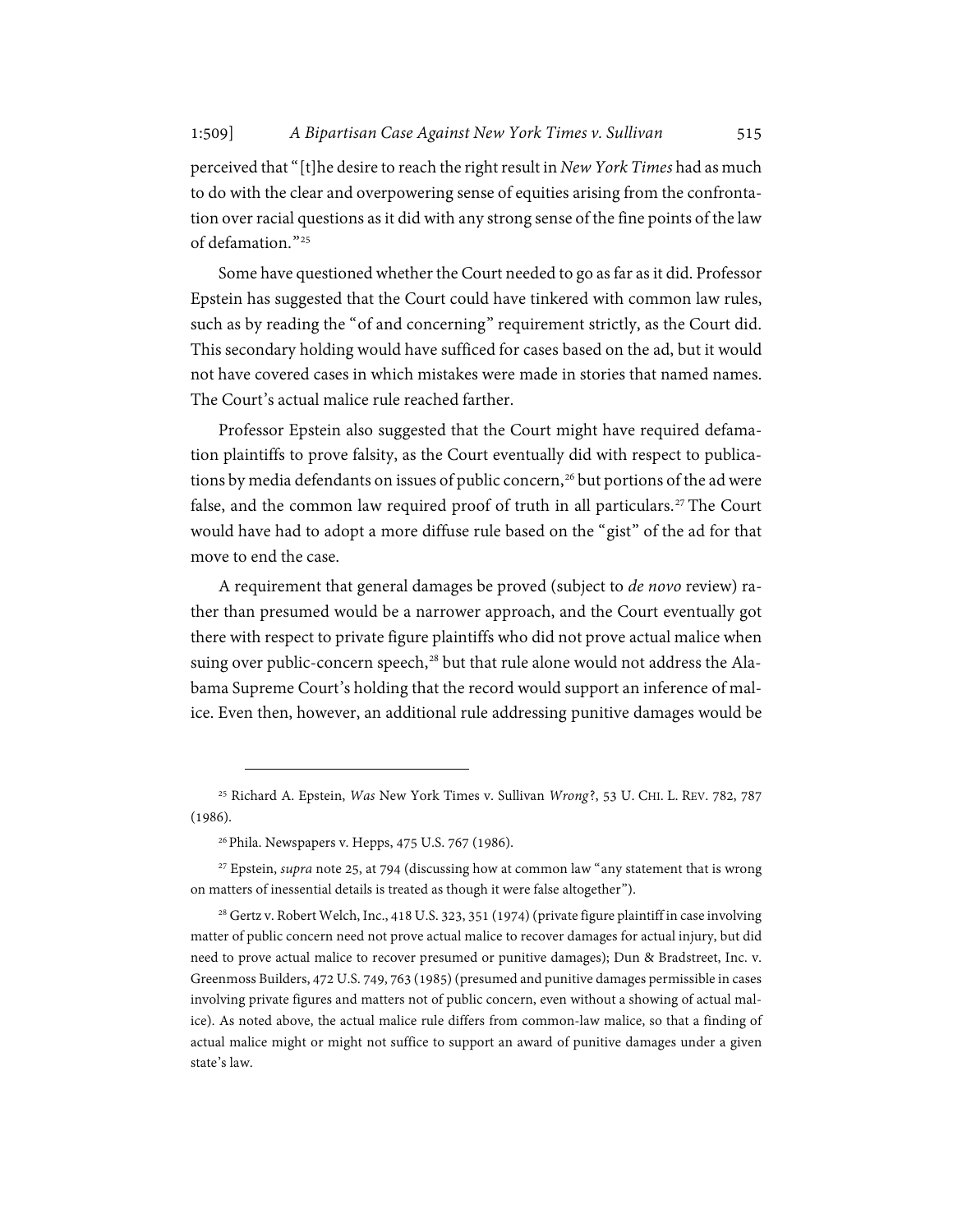required. As the Alabama Supreme Court perceived and ensured, the case could become a hard one to wrangle, though its contrivance and injustice were clear.<sup>[29](#page-7-1)</sup> Justice Hugo Black, an Alabama trial lawyer, captured the point nicely in arguing for absolute immunity from suit for criticism of public officials.<sup>[30](#page-7-2)</sup>

## <span id="page-7-3"></span>**II. THE** *SULLIVAN* **COURT'S THESIS**

<span id="page-7-0"></span>Given the political economy of expression at the time, the principal beneficiaries of the actual malice rule were established media institutions. They had businesses to run, and the prospect of paying \$3 million for an advertisement that earned around \$4,800 constituted the "chilling effect" that the Court thought justified its rule. Though *Sullivan* involved content created by a third party, the actual malice rule was stated generally, and thus extended to their own reporting.

The Court plausibly posited an inverse relationship between the stringency of the liability standard and the production of information. On this view, strict liability, the rule prior to *Sullivan*, would cause presumably risk-averse firms to truncate production of expression relative to more lenient rules, such as negligence, recklessness, or a knowledge standard. The Court presumed that adopting the more lenient recklessness standard would decrease the expected cost of publication and thereby increase production of expression.

The Court's assumption is crude in three respects. First, as noted above, some work could have been done to reduce the expected cost of defamation suits by strict policing of the "of and concerning" requirement and by requiring proof of damages. Neither approach would cover all cases, but each could lower expected costs without immunizing falsity published without due care. Second, the Court's rule creates costs it did not acknowledge by immunizing some false expression that could taint individual reputations and public discourse more generally. Third, the Court tacitly assumed that if one source was scared off a story then others would be scared as well, and the story would go unreported. If that assumption did not hold, the public would not be deprived of information and the rule would serve only to lower the costs of risk-averse firms.

Sullivan was a public official, and the actual malice rule initially was grounded in the defensible argument that criticism of public officials' discharge of public duties is criticism of government itself, which in turn must be protected in any

<span id="page-7-1"></span><sup>29</sup>Elena Kagan, *A Libel Story:* Sullivan *Then and Now*, 18 L. & SOC. INQUIRY 197 (1993).

<span id="page-7-2"></span><sup>30</sup> *Sullivan*, 376 U.S. at 294–95.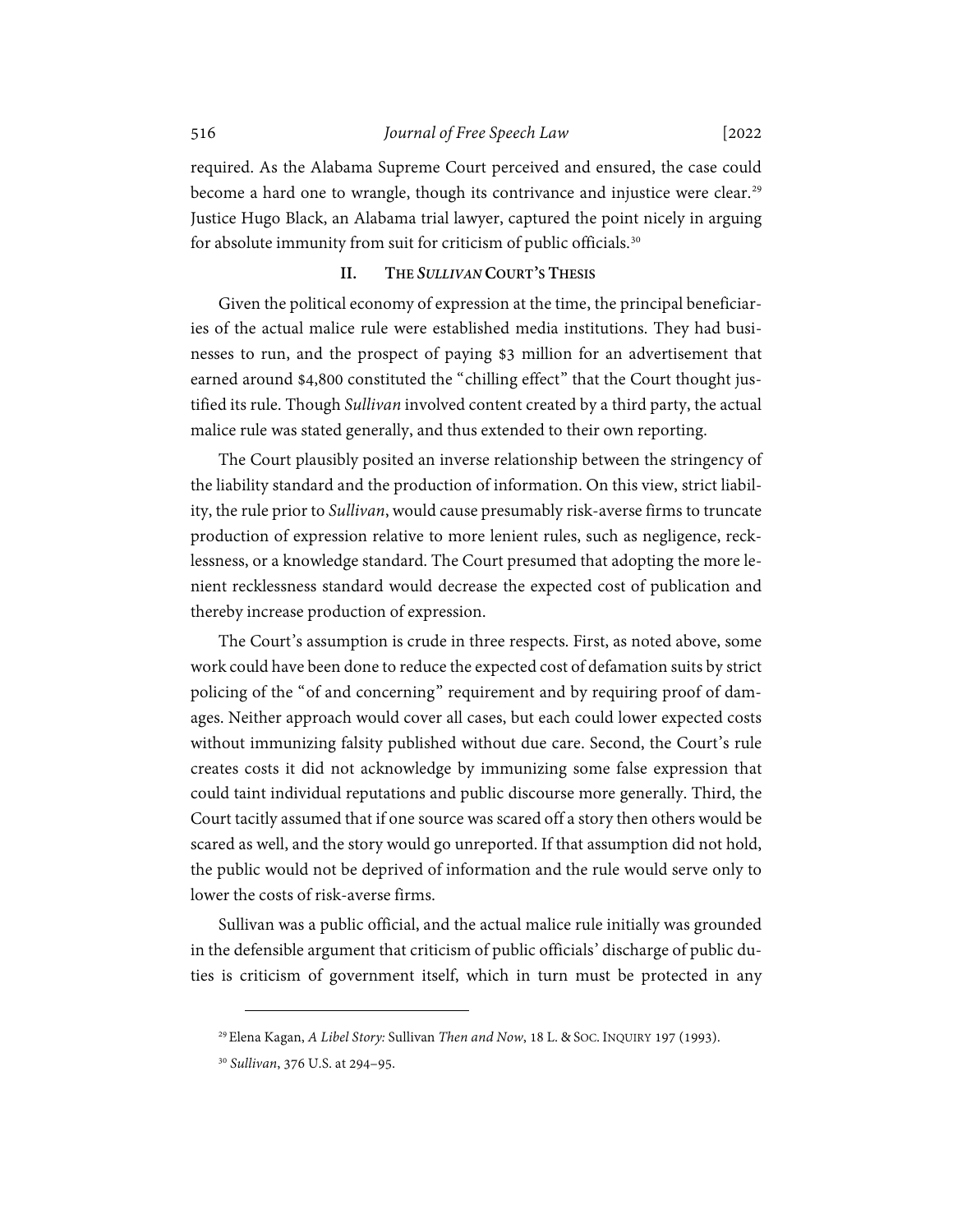government aspiring to democracy. The actual malice rule has expanded, however. It extends to public figures, not just public officials,<sup>[31](#page-8-1)</sup> "limited purpose" public fig-ures, who are people in the public eye with respect to a specific subject,<sup>[32](#page-8-2)</sup> and, in some cases, "involuntary" public figures, who are people thrust into the public eye even if they would rather have avoided it.<sup>[33](#page-8-3)</sup>

The extension altered the effects of the rule to protect expression that was not plausibly criticism of government itself. It is one thing to protect coverage of Southern racism against racist misuse of the common law; it is quite another to declare open season on the Muslim father of a son whose homemade alarm clock was confiscated by a teacher who thought it might be a bomb, even if the father fought back against his son's arrest by granting interviews. [34](#page-8-4)And the idea that a restaurant is a public figure for purposes of reporting on its business because it advertises and is deemed a public accommodation bears no real relationship to the compelling facts of *Sullivan*. [35](#page-8-5)

## **III. THE CONSERVATIVE CRITIQUE**

<span id="page-8-0"></span>The expansion of the actual malice rule coincided with two other forces that began to erode support for the rule on the political Right. The first force was the Right's increasing adoption of the politics of grievance from, say, the mid-1990s onward, and the deep conviction among many conservatives that large media com-panies are biased against conservative views.<sup>[36](#page-8-6)</sup> Because those media companies benefit from the actual malice rule, the rule became a candidate for expression of conservative grievance.

The second force was the democratization of expression. "Democratization" here means, as Eugene Volokh put it years ago, "cheap speech."<sup>[37](#page-8-7)</sup> It refers to

<sup>31</sup> Curtis Publ'g Co. v. Butts, 388 U.S. 130, 134 (1967).

<sup>32</sup> Gertz v. Robert Welch, Inc., 418 U.S. 323, 351 (1974).

<span id="page-8-3"></span><span id="page-8-2"></span><span id="page-8-1"></span><sup>33</sup> *Id.* at 345. *See also* Time, Inc. v. Firestone, 424 U.S. 448 (1976) (establishing the category of involuntary public figure by holding that not all litigants became public figures for purposes of the relevant litigation).

<sup>34</sup>Mohamed v. Ctr. for Sec. Pol'y, 554 S.W.3d 767, 775 (Tex. App. 2018).

<sup>35</sup> Pegasus v. Reno Newspapers, Inc., 118 Nev. 706, 720–21 (2002).

<span id="page-8-7"></span><span id="page-8-6"></span><span id="page-8-5"></span><span id="page-8-4"></span><sup>&</sup>lt;sup>36</sup> I take no view on whether the perceived bias exists. I contend only that the belief itself may be documented as an empirical fact.

<sup>37</sup> *See* Eugene Volokh, *Cheap Speech and What It Will Do*, 104 YALE L.J. 1805 (1995).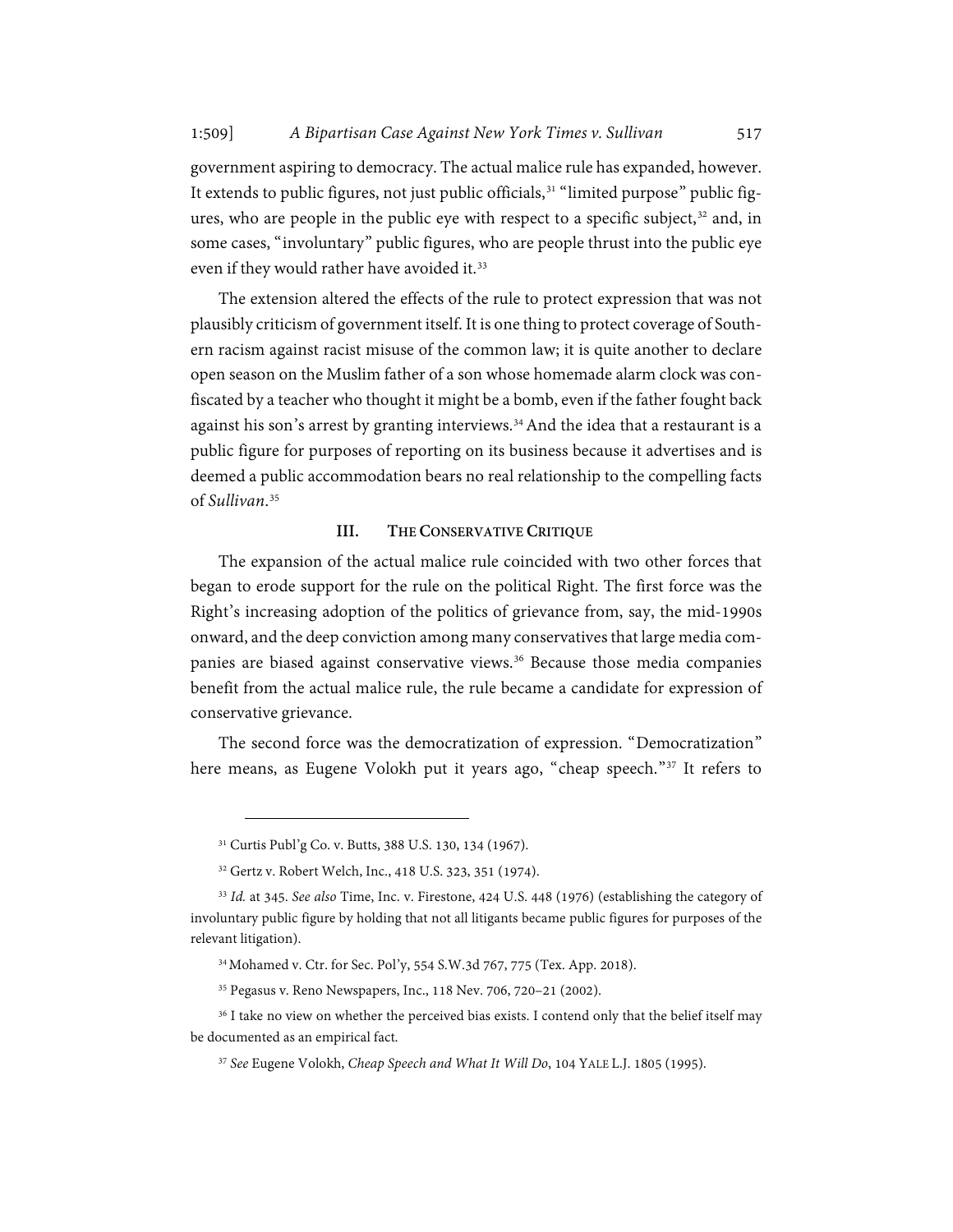technology that allows inexpensive creation and distribution of content. Cheap digital cameras may lead to routine recording of images as a by-product of some activity, as with body camera images of police work, or opportunistic recording by nonprofessionals, as with phone videos of police work.

Once created, content is cheap to disseminate through websites or "social media" platforms. In 1960 it cost \$4,800 to run an ad in a hard-copy newspaper that sold fewer than 1,000 copies in Alabama. The incremental cost of filming and dis-tributing images of, say, the homicide of George Floyd, is radically lower.<sup>[38](#page-9-0)</sup> A modern-day Daniel Ellsberg would not need the *Times*' investment in presses and a distribution network to disseminate the Pentagon Papers. Podcasters have no need to invest in infrastructure previously required of broadcast stations.

The *Sullivan* Court rightly worried that, given the technology of the time, "the ability of minority groups to secure publication of their views on public affairs and to seek support for their causes [would] be greatly diminished"<sup>[39](#page-9-1)</sup> if newspapers were subjected to liability such as Sullivan sought to impose. That is much less true today. It is not enough to go after a few Northern media outlets with high fixed costs and hope to scare others off a story. Anyone with a phone can be a reporter, and most people have a phone. Conservative opinion has tracked this development, for in addition to established media firms the Right maintains an equal conviction that "big tech" is biased against conservatives.

Both elements of this belief are on display in an opinion by Judge Laurence Silberman, of the D.C. Circuit. Dissenting in *Tah v. Global Witness Publishing, Inc.*, [40](#page-9-2) Judge Silberman argued that *Sullivan* had "*no relation* to the text, history, or structure of the Constitution, and it baldly constitutionalized an area of law refined over centuries of common law adjudication."[41](#page-9-3) "No relation" is a bit strong—the speech clause is text and to declare the common law exempt from its reach would pose at least a textual question—but the tendency of the comment is fair.

<span id="page-9-1"></span><span id="page-9-0"></span><sup>&</sup>lt;sup>38</sup> I refer to the economic cost. The presence of mind to film the encounter, and to do so consistently in the face of exceptional circumstances, was remarkable.

<sup>39</sup> *Sullivan*, 376 U.S. at 300.

<sup>40</sup>Tah v. Glob. Witness Publ'g, 991 F.3d 231 (D.C. Cir. 2021).

<span id="page-9-3"></span><span id="page-9-2"></span><sup>&</sup>lt;sup>41</sup> Id. at 251 (Silberman, J., dissenting) (emphasis in original). To his credit, Judge Silberman surveys well the real-world stakes in *Sullivan*, and how the case was a potential vehicle to perpetuate Southern racism by deterring media coverage. The tension between the benefits of the case on that score and the costs he identifies remains unresolved in his dissent.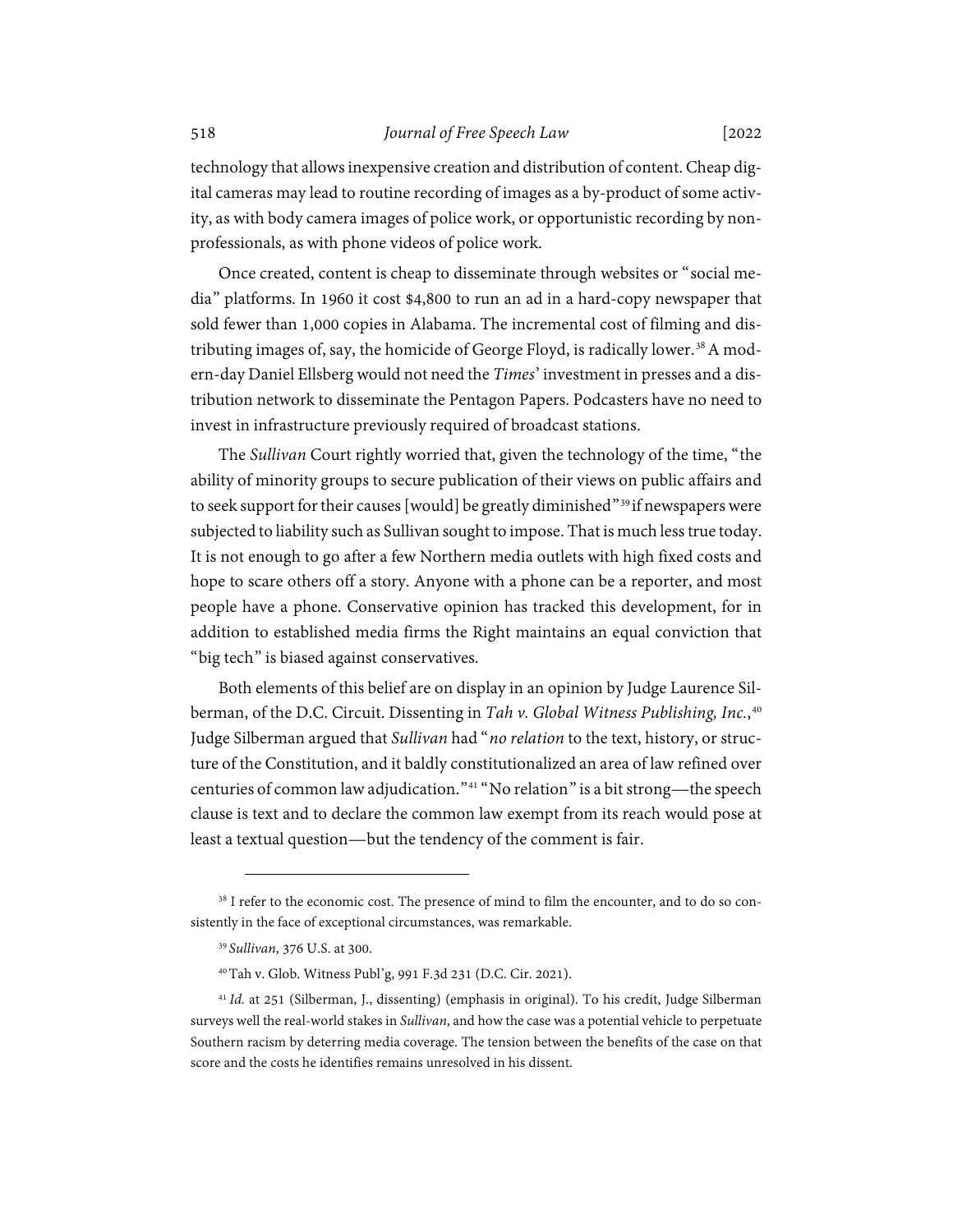From there, however, the opinion veers overtly into ideological grievance. Judge Silberman writes that "[t]he increased power of the press is so dangerous today because we are very close to one-party control of these institutions" and contends that "ideological consolidation of the press (helped along by economic con-solidation) is the far greater threat" than mere economic consolidation.<sup>[42](#page-10-2)</sup> Lest there be any doubt, he maintains that "the bias against the Republican Party—not just controversial individuals—is rather shocking today, [though it] is not new; it is a long-term, secular trend going back at least to the '70s."<sup>[43](#page-10-3)</sup>

Judge Silberman thought "big tech" no better: "Silicon Valley also has an enormous influence over the distribution of news. And it similarly filters news delivery in ways favorable to the Democratic Party."<sup>[44](#page-10-4)</sup> The opinion relates these views to *Sullivan* through the argument that the First Amendment "guarantees a free press to foster a vibrant trade in ideas. But a biased press can distort the marketplace. And when the media has proven its willingness—if not eagerness—to so distort, it is a profound mistake to stand by unjustified legal rules that serve only to enhance the press' power."[45](#page-10-5) Dicta is probably too mild a word for these observations—one would have preferred they be in a speech or article—but they distill nicely a view held both widely and sincerely on the Right.

<span id="page-10-1"></span>Justice Gorsuch added to this critique more recently in a dissent from denial of a petition for writ of certiorari in *Berisha v. Lawson*. [46](#page-10-6) Citing Professor David A. Logan's work,<sup>[47](#page-10-7)</sup> Justice Gorsuch noted changes in the economic costs of creating and distributing content and questioned whether *Sullivan'*s reasoning applies to "a world in which everyone carries a soapbox in their hands."[48](#page-10-8) The question is apt, and the answer, elaborated in Part V, is that it does not.

## **IV. THE LIBERAL CRITIQUE**

<span id="page-10-0"></span>Liberals do not attack *Sullivan* overtly. Recently, however, they worry a lot

<span id="page-10-2"></span><sup>42</sup> *Id.* at 254.

<sup>43</sup> *Id.* at 255.

<sup>44</sup> *Id.*

<sup>45</sup> *Id.* at 256.

<sup>46</sup> Berisha v. Lawson, 141 S. Ct. 2424, 2426 (2021) (Gorsuch, J., dissenting).

<span id="page-10-8"></span><span id="page-10-7"></span><span id="page-10-6"></span><span id="page-10-5"></span><span id="page-10-4"></span><span id="page-10-3"></span><sup>47</sup>David Andrew Logan, *Rescuing Our Democracy by Rethinking* New York Times Co. v. Sullivan, 81 OHIO ST. L.J. 759 (2020).

<sup>48</sup> *Berisha,* 141 S. Ct. at 2427 (Gorsuch, J., dissenting) (citing Logan, *supra* not[e 47,](#page-10-1) at 794).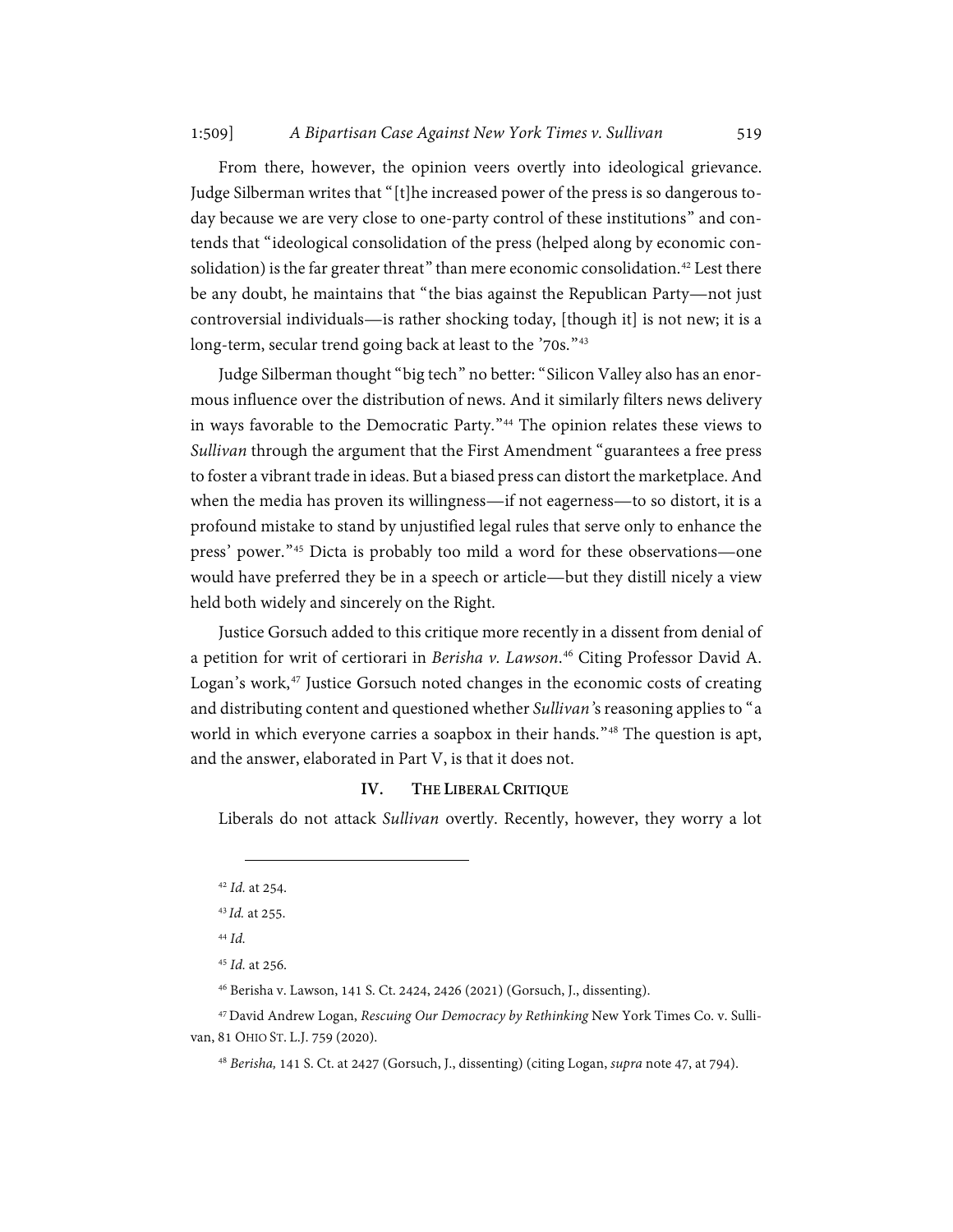about some types of falsity. A March 2021 memorandum from House Energy and Commerce Committee chair Frank Pallone, scheduling a hearing modestly titled "Disinformation Nation: Social Media's Role in Promoting Extremism and Disinformation,"[49](#page-11-0) stated that "Facebook, Google, and Twitter" use algorithms that "of-ten elevate or amplify disinformation and extremist content."<sup>[50](#page-11-1)</sup> Chair Pallone's opening statement took a more pointed approach:

It is now painfully clear that neither the market nor public pressure will force these social media companies to take the aggressive action they need to take to eliminate disinformation and extremism from their platforms. And, therefore, it is time for Congress and this Committee to legislate and realign these companies' incentives to effectively deal with disinformation and extremism . . . . That is why you are here today, Mr. Zuckerberg, Mr. Pichai, and Mr. Dorsey. You have failed to meaningfully change after your platforms played a role in fomenting insurrection, in abetting the spread of COVID-19, and trampling Americans civil rights . . . . The time for self-regulation is over. It is time we legislate to hold you accountable.<sup>[51](#page-11-2)</sup>

In 2019, Representative Alexandra Ocasio-Cortez gained notoriety for questioning Facebook's Mark Zuckerberg about whether Facebook would remove political ads—core protected speech—that made false statements about a candidate:

**REP. ALEXANDRIA OCASIO-CORTEZ:** Would I be able to run advertisements on Facebook targeting Republicans in primaries, saying that they voted for the Green New Deal? I mean, if you're not fact-checking political advertisements, I'm just trying to understand the bounds here, what's fair game. . . .

**MARK ZUCKERBERG:** I think probably.

**REP. ALEXANDRIA OCASIO-CORTEZ:** Do you see a potential problem here with a complete lack of fact-checking on political advertisements?

**MARK ZUCKERBERG:** Well, Congresswoman, I think lying is bad. And I think if you were to run an ad that had a lie, that would be bad. That's different from it being —from —in our position, the right thing to do to prevent your constituents or people

<span id="page-11-0"></span><sup>49</sup> STAFF OF H. COMM. ON ENERGY & COM., 117TH CONG., HEARING ON "DISINFORMATION NA-TION: SOCIAL MEDIA'S ROLE IN PROMOTING EXTREMISM AND DISINFORMATION" (2021), https:// perma.cc/RH8G-JBAU.

<sup>50</sup> *Id.* at 1.

<span id="page-11-2"></span><span id="page-11-1"></span><sup>51</sup> STAFF OF H. COMM. ON ENERGY & COM., 117TH CONG., OPENING STATEMENT AS PREPARED FOR DELIVERY OF CHAIRMAN FRANK PALLONE, JR. AT THE HEARING ON DISINFORMATION NATION: SOCIAL MEDIA'S ROLE IN PROMOTING EXTREMISM AND MISINFORMATION (2021), https://perma.cc/ EB4D-V4XF.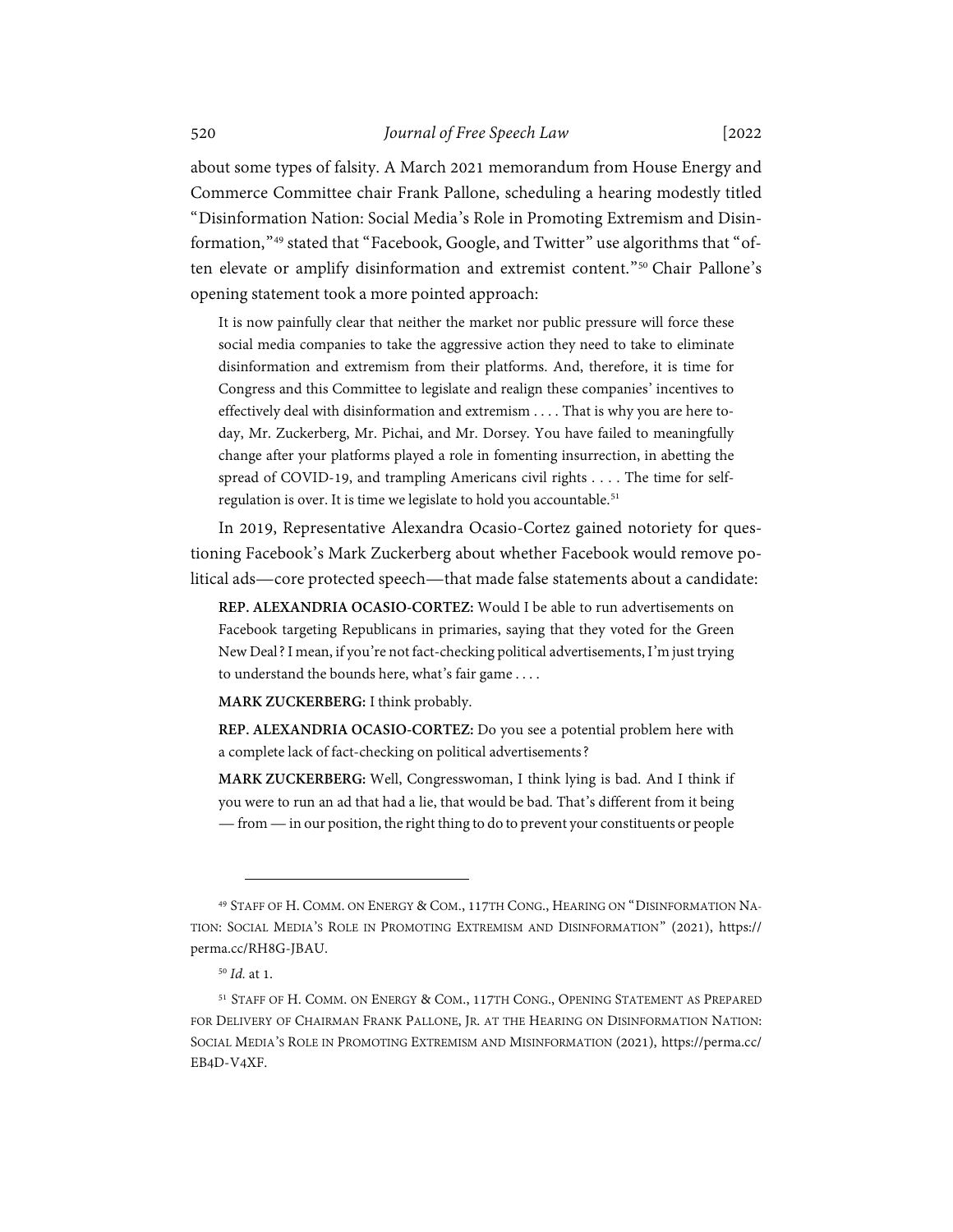in an election from seeing that you had lied.<sup>[52](#page-12-0)</sup>

No doubt unintentionally, Representative Ocasio-Cortez echoed Sullivan's argument that the *Times* had in its files reports sufficient to falsify some statements in the *Heed Their Rising Voices* ad, and that it was therefore fair to hold the *Times* accountable. Facebook would be less likely to have access to trusted (internal) con-tent that would allow for such checking, and though it does block some speech<sup>[53](#page-12-1)</sup> it does not exercise the same kind of editorial control as the *Times*. Not coincidentally, it hosts content on a vastly greater array of subjects than the *Times*. If Representative Ocasio-Cortez meant to imply that *ex ante* review by platforms should be required, such a rule would significantly reduce the distribution of user-generated content and would thereby render public discourse less democratic.

Adam Schiff, Democratic Chair of the House Intelligence Committee, has repeatedly pressed Facebook and Amazon with a view to inducing those companies to crack down on information that Schiff deems false regarding COVID vaccines.<sup>[54](#page-12-2)</sup> The same is true of Senator Elizabeth Warren.<sup>[55](#page-12-3)</sup> At first, COVID-related expression might seem a promising topic for speech regulation because scientific principles relating to vaccination may provide a basis sufficient to deem some statements to be false. Whether a particular substance impedes SARS-CoV-2 is presumably a testable claim that could be confirmed or disproved through experiments presently available. If falsity might be regulated as such—which is not the law at present such a claim, if false, might be punished. And if the claim were both false and had a close relationship with a commercial transaction, it presumably could be regulated with little or no free speech scrutiny.<sup>[56](#page-12-4)</sup>

<span id="page-12-0"></span><sup>52</sup> *You Won't Take Down Lies or You Will?: AOC Grills Facebook's Zuckerberg on Lies in Political Ads*, DEMOCRACY NOW!(Oct. 25, 2019), https://perma.cc/MW56-BUAF.

<span id="page-12-1"></span><sup>53</sup> *Facebook Community Standards, Transparency Center*, FACEBOOK, https://perma.cc/ 7HMW-GMW9.

<span id="page-12-2"></span><sup>54</sup> *E.g.,* David Shepardson & Susan Heavey, *U.S. Congressman Presses Facebook, Amazon on Efforts to Curb Vaccine Misinformation*, REUTERS (Sept. 9, 2021), https://perma.cc/E5RT-B3LY.

<span id="page-12-3"></span><sup>55</sup> Letter from Sen. Elizabeth Warren to Andy Jassy, Chief Exec. Officer, Amazon.com Inc., (Sept. 7, 2021), https://perma.cc/N8WN-7MSG.

<span id="page-12-4"></span><sup>56</sup> *See* United States v. Caronia, 703 F.3d 149, 152 (2d Cir. 2012); Sorrell v. IMS Health Inc., 564 U.S. 552, 565 (2011); Va. State Bd. of Pharmacy v. Va. Citizens Consumer Counsel, Inc., 425 U.S. 748, 771–72 (1976) ("The First Amendment . . . does not prohibit the State from insuring that the stream of commercial information flow cleanly as well as freely.").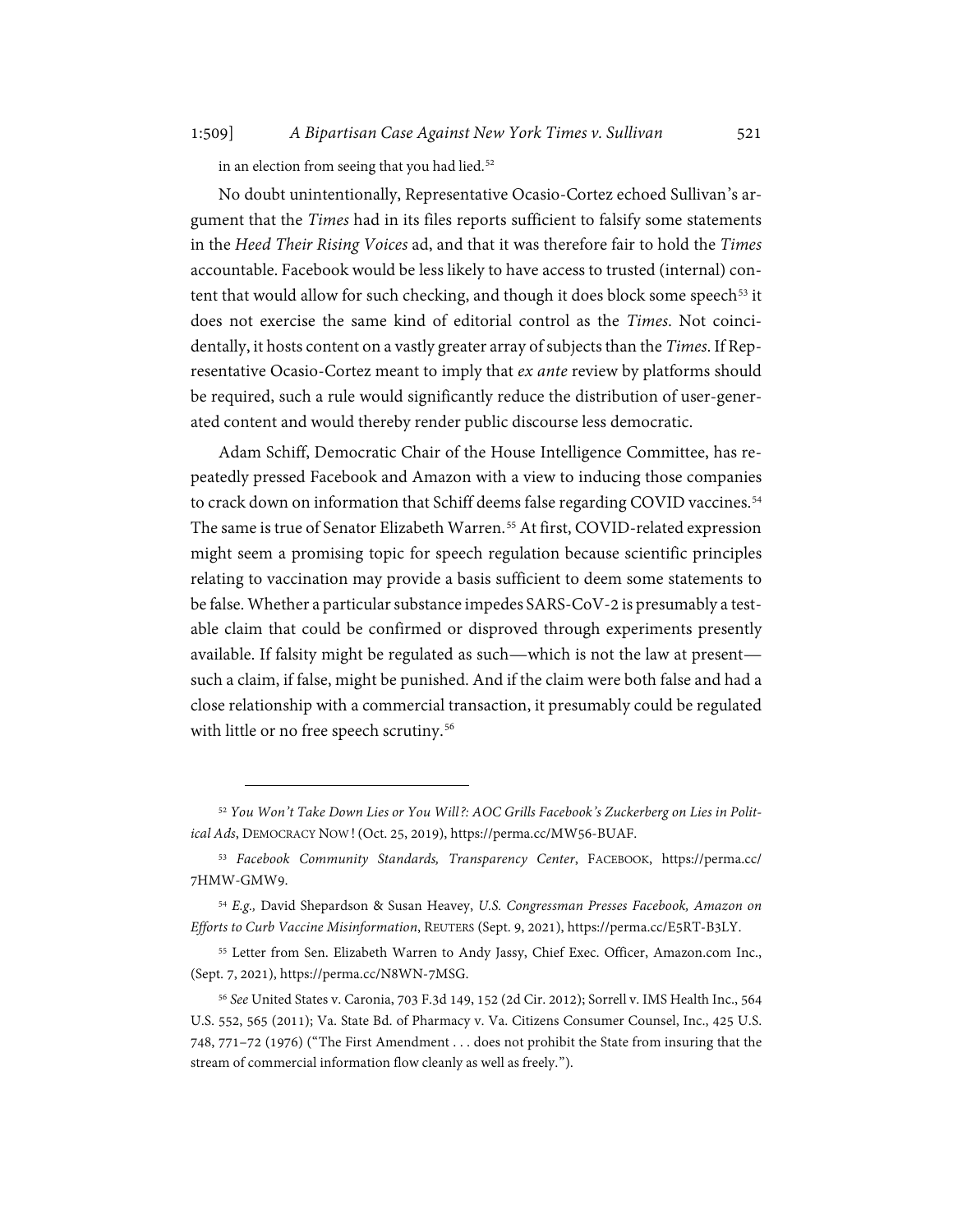But there is a difference between a claim as to which such evidence exists and even a notionally factual claim for which conclusive evidence may be lacking, such as the claim that COVID may be traced to a lab in China. In form assertions on that topic are factual because in principle they might be disproved or verified, but the same is true of the question whether Oswald acted alone. If a regulator or plaintiff bore the burden of proving falsity, then the absence of evidence would protect such claims.

Such statements are in turn different from statements that assert no factual claim, such as the assertion that states have overreacted to the virus and thus needlessly limited human freedom. That is political opinion and core protected speech. The target of Ms. Warren's shot across Amazon's bow is a book that appears to contain each of these claims.<sup>[57](#page-13-0)</sup> Should some falsity—assuming a publication makes some scientific claims that are not true—vitiate the balance of the book? That was the common law defamation rule *Sullivan* sought to counteract with the actual malice standard. [58](#page-13-1) Regulation of non-defamatory expression does not implicate *Sullivan*, but the degree to which falsity should be tolerated to avoid chilling opinion is relevant to both cases.

Liberal (or at least not conservative) academics have tended to like *Sullivan*. When the opinion issued, Harry Kalven praised it.<sup>[59](#page-13-2)</sup> He wrote that "the Court was prepared to pay the high price of destroying a considerable part of the common law of defamation," and felt that this price might be justified because it allowed the Court to focus free speech doctrine on what he saw as its core justification—protecting expression from the use of the law to punish seditious libel. Because the ver-dict was a form of such punishment, it could not stand.<sup>[60](#page-13-3)</sup> Recounting a conversation

<span id="page-13-0"></span><sup>57</sup> *See, e.g.*, Jonathan Jarry, *The Upside-Down Doctor,* MCGILL OFF. FOR SCI. & SOC'Y (June 4, 2021), https://perma.cc/YL65-MA4K.

<span id="page-13-1"></span><sup>&</sup>lt;sup>58</sup> Depending on the degree to which expression is a commercial advertisement dressed up with some incidental social commentary, one can envision claims for misrepresentation or unfair business practices. The line-drawing problems in such cases may be difficult. For present purposes, I simply assume that some statements are both false and fully protected speech. In the case of scientific expression, one presumably would know whether one had data to back up a claim so, depending on the wording of the claim, scienter might not be a material issue.

<span id="page-13-3"></span><span id="page-13-2"></span><sup>59</sup> Harry Kalven, Jr., *The* New York Times *Case: A Note on "The Central Meaning of the First Amendment,"* 1964 SUP. CT. REV. 191.

<sup>60</sup> *Id.* at 205, 209.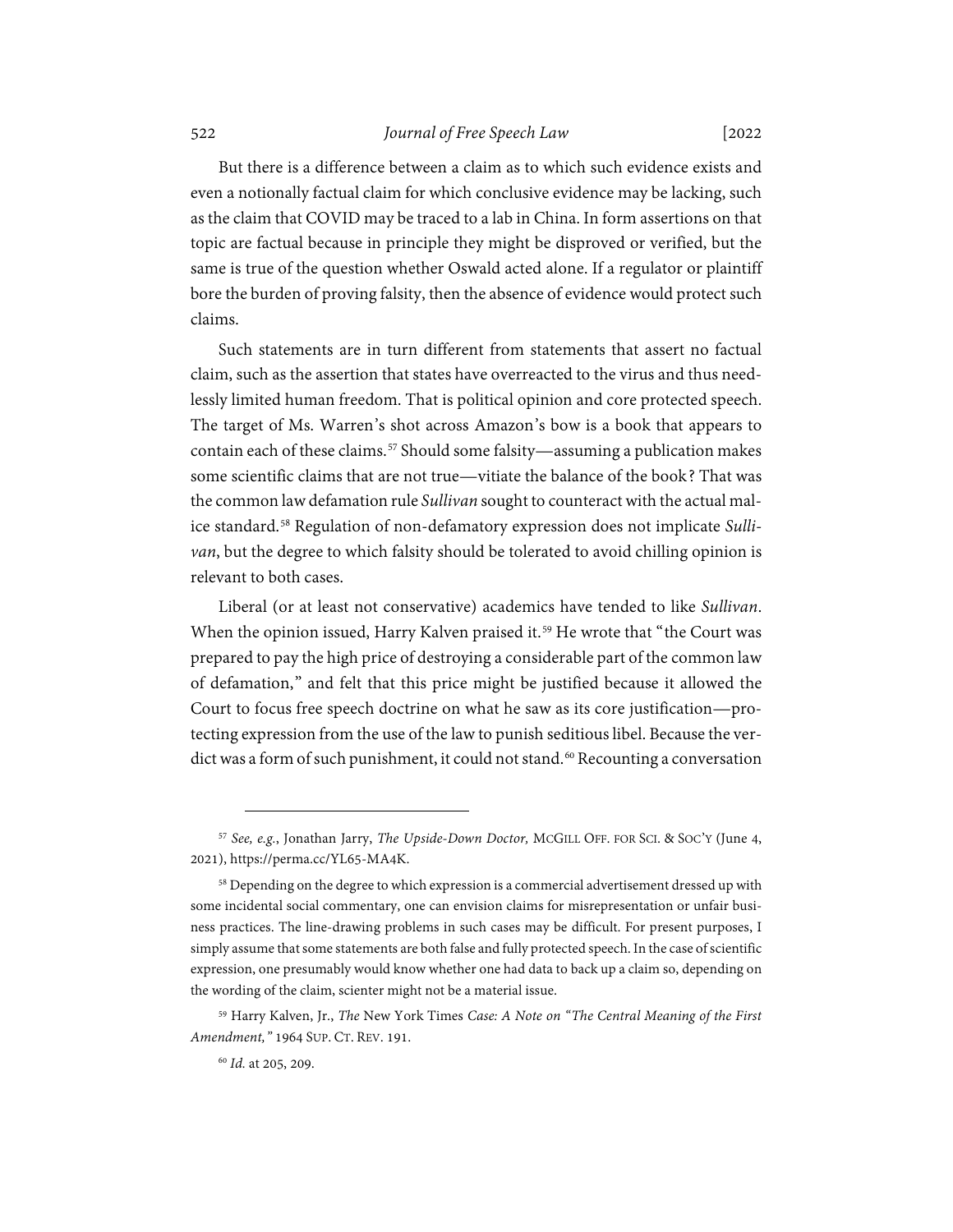with Alexander Meiklejohn, Kalven agreed the opinion was "an occasion for danc-ing in the streets."<sup>[61](#page-14-0)</sup>

But Kalven rightly saw that a flat prohibition on punishment of seditious libel would immunize even deliberate lies, which *Sullivan* did not do.<sup>[62](#page-14-1)</sup> He thought the result defensible because the Court was already rewriting libel law and there was only so much one opinion can do, and because the rule did not just apply to Southern racists but to criticism of all public officials. He did not explain why that mattered, which left countervailing considerations unexplored (though Kalven did recognize that the actual malice rule was a form of balancing). [63](#page-14-2) Kalven also saw that "the invitation to follow a dialectic progression from public official to government policy to public policy to matters in the public domain, like art, seems to me to be overwhelming."[64](#page-14-3) He was right about the progression, but did not discuss whether or how such an extension could be justified by a prohibition against seditious libel.

As time went on, and the expansion Kalven foresaw became reality, some academic reaction became more tempered. Early in her academic career, Justice Kagan rightly pointed out that "not all [libel] suits look like *Sullivan*, and the use of the actual malice standard in even this limited category of cases often imposes serious costs: to reputation, of course but also, at least potentially, to the nature and quality of public discourse."[65](#page-14-4) She posited that *Sullivan* might have contributed to a political economy in which sensationalist journalism thrived, [66](#page-14-5) thus connecting the decision to the type of sensationalism the liberal representatives cited above decry, and she wondered whether the decision gave the media as a whole too big a head.<sup>[67](#page-14-6)</sup> On balance, though, then-Professor Kagan concluded that such concerns neither invalidated *Sullivan* when decided nor compelled its reconsideration.<sup>[68](#page-14-7)</sup>

<sup>64</sup> *Id.* at 221.

<sup>65</sup> Kagan, *supra* not[e 29,](#page-7-3) at 204–05.

<sup>66</sup> *Id.* at 207.

<span id="page-14-7"></span><span id="page-14-6"></span><span id="page-14-5"></span><span id="page-14-4"></span><sup>68</sup> *Id.* at 208, 215 ("the very facts that make *Sullivan* an oddity in libel law place it in the mainstream of First Amendment law generally").

<sup>61</sup> *Id.* at 221 n.125.

<span id="page-14-3"></span><span id="page-14-2"></span><span id="page-14-1"></span><span id="page-14-0"></span><sup>&</sup>lt;sup>62</sup> *Id.* at 220 (concluding that the concurring opinions for an absolute privilege had the better argument).

<sup>63</sup> *Id.* at 217, 220.

<sup>67</sup> *Id.* at 208.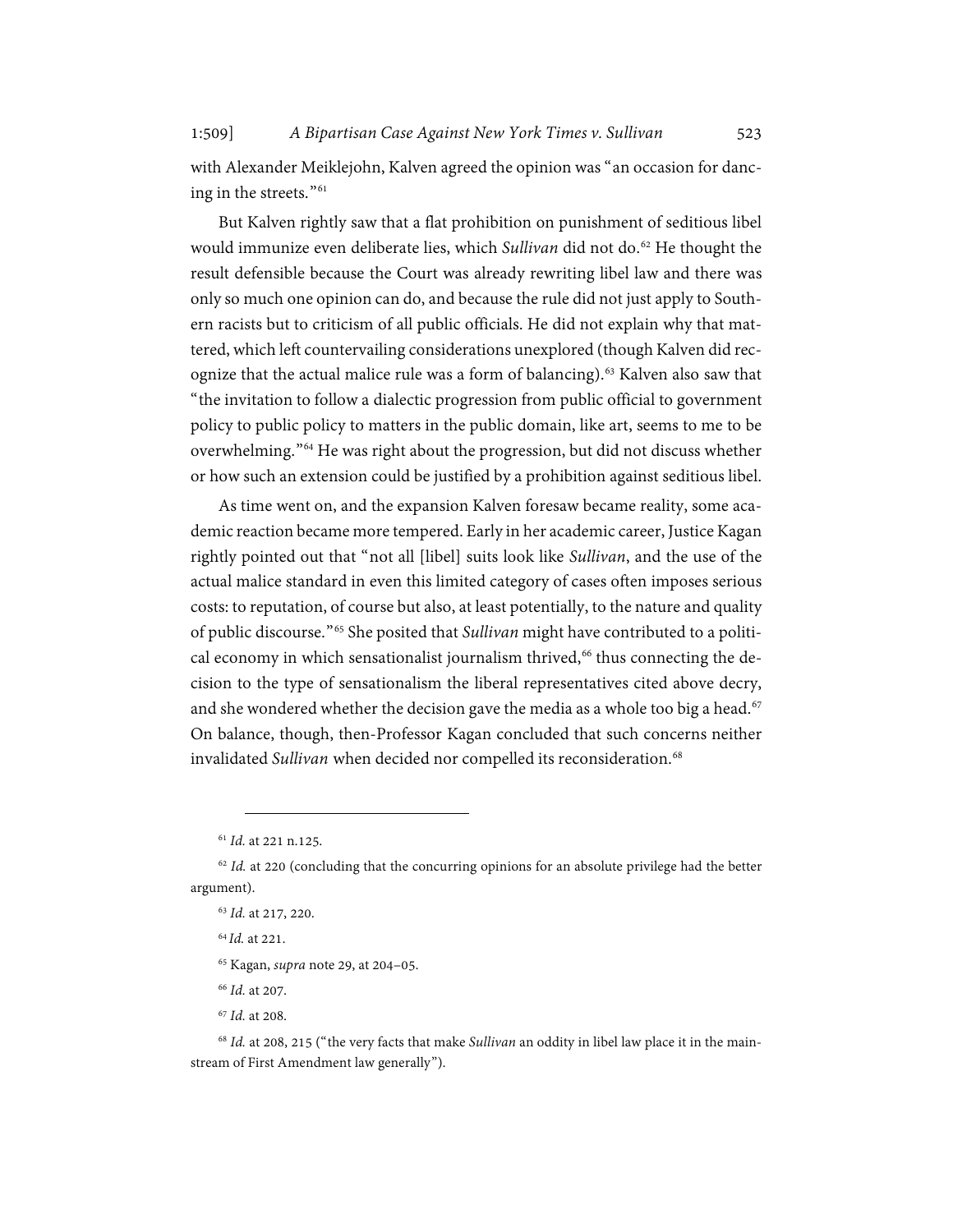More recently, Professor David Logan rightly pointed out that a rule exempting empty heads from liability so long as they sit atop pure hearts is not the best way to promote diligent fact-checking. [69](#page-15-0) He recommended paring *Sullivan* back to the seditious libel justification the Court started with, and perhaps ending *de novo* review of constitutionally salient facts. He also mentions the possibility of creating causes of action without damages, in which the verdict would be one of falsity, thus pre-sumably benefitting the Plaintiff's reputation.<sup>[70](#page-15-1)</sup>

<span id="page-15-4"></span>The 2020 election produced widespread claims of voting misconduct, which in turn spawned numerous defamation suits relating to such claims.<sup>[71](#page-15-2)</sup> Many defendants in current cases are alleged to be more aligned with President Trump than with the political Left, but some cases have the opposite structure, [72](#page-15-3) and the mix could change over time and in different jurisdictions.

The actual malice rule is relevant to defending such suits. In his deposition in a case brought by former Dominion Voting Systems employee Eric Coomer, for example, Rudolph Giuliani both defended the level of investigation employed with respect to statements mentioning Mr. Coomer and referenced *Sullivan*:

I have no idea how anybody can contort that into under modern law a defamation case given the Times against Sullivan standard, that I have to virtually know it's

<span id="page-15-0"></span><sup>69</sup> Logan, *supra* not[e 47.](#page-10-1) I know nothing of Professor Logan's politics; his critique is practical and functional, not based on originalism (even though it is cited by Justice Gorsuch's opinion). As far as I can tell, he (admirably) has no ideological axe to grind in his piece.

<span id="page-15-1"></span><sup>70</sup> *Id.* at 812–13 (citing the "Libel Reform Project" of the Annenberg Washington Program in Communications Policy Studies of Northwestern University). The first mention of such an idea of which I am aware was Judge Leval's proposal in Pierre N. Leval, *The No-Money, No Fault Libel Suit: Keeping* Sullivan *in Its Place*, 101 HARV. L. REV. 1087 (1988).

<span id="page-15-2"></span><sup>71</sup> *See* Plaintiff's First Amended Complaint, Coomer v. Donald Trump for President, Inc., No. 2020CV034319 (D. Colo. filed Feb. 4, 2021) (defendants also include Sidney Powell, Defending the Republic, Rudolph Giuliani, Joseph Oltmann, FEC United, Conservative Daily, James Hoft, The Gateway Pundit, Michelle Malkin, Eric Metaxas, Chanel Rion, One America News Network, and Newsmax Media); U.S. Dominion v. Fox Corp., No. N21C-11-082 EMD (D. Del. Sept. 13, 2021); U.S. Dominion v. Herring Networks, Inc., No. 1:21-CV-02130 (D.D.C. filed Aug. 10, 2021) (with similar suits filed by Dominion on the same date against Newsmax and Patrick Byrne); Freeman v. Hoft, No. 2122-CC09815 (E.D. Mo. filed Dec. 02, 2021).

<span id="page-15-3"></span><sup>72</sup> *See* Project Veritas v. New York Times Co., No. 63921/2020, slip op. 31908 (N.Y. Sup. Ct. Westchester Cty. Mar. 18, 2021); Project Veritas v. Leland Stanford Jr. Univ., No. 2:21-CV-1326 (W.D. Wash. filed Sept. 21, 2021).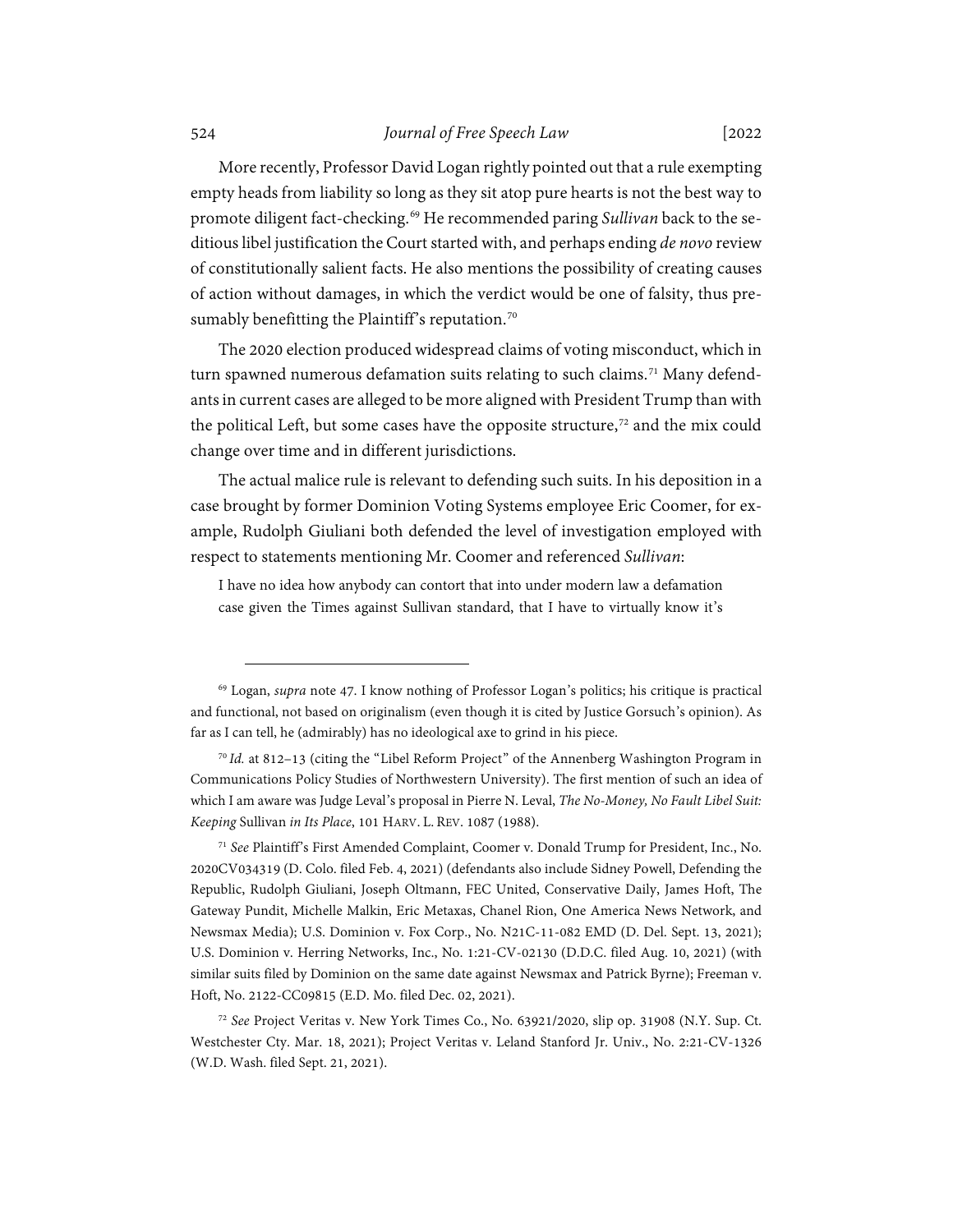untrue when I say it or I have to be reckless beyond any definition of reckless.<sup>[73](#page-16-0)</sup> The gist of this description of the *Sullivan* standard is correct. [74](#page-16-1)

Judicial reaction from the Left has not been hostile to *Sullivan*. Notwithstanding her academic writing, Justice Kagan joined Justice Breyer's concurrence in *United States v*. *Alvarez*, [75](#page-16-2) which struck down the Stolen Valor Act, a statute imposing criminal liability for lying about receiving a medal.

*Alvarez*is the principal case defending at least some knowingly false statements as constitutionally protected. The point of the concurrence was to advocate use of proportionality of expected harm to punishment as a metric to evaluate constitutionality, but the opinion posited several benefits of protecting even false statements of fact:

False factual statements can serve useful human objectives, for example: in social contexts, where they may prevent embarrassment, protect privacy, shield a person from prejudice, provide the sick with comfort, or preserve a child's innocence; in public contexts, where they may stop a panic or otherwise preserve calm in the face of danger; and even in technical, philosophical, and scientific contexts,where (as Socrates' methods suggest) examination of a false statement (even if made deliberately to mislead) can promote a form of thought that ultimately helps realize the truth.<sup>[76](#page-16-3)</sup>

Sullivan, quoting John Stuart Mill, was one authority cited for this claim.<sup>[77](#page-16-4)</sup>

The uncertain scope of *Alvarez's* protection for falsity poses significant risks to public discourse. One can easily imagine a false statement regarding alleged vote fraud that is not specific enough to be "of and concerning" a specific person, and

<span id="page-16-0"></span><sup>73</sup> Plaintiff's Omnibus Response at 130:4–11 exh. J-1, Coomer v. Donald Trump for President, Inc., No. 2020CV034319 (D. Colo. filed Sept. 17, 2021).

<span id="page-16-1"></span><sup>74</sup> A similar and also correct statement is made in a brief filed in the *Coomer* litigation by defendant Herring Networks, Inc., known as One America News Network, in support of a motion to dismiss. Herring Networks, Inc., Reply in Support of Their Special Motion to Dismiss Pursuant to C.R.S. § 13-20-1101 at 16, Coomer v. Donald Trump for President, Inc., No. 2020CV034319 (D. Colo. filed Sept. 17, 2021) ("OAN was ethical in its reporting, but, even if it weren't, ethical lapses do not equate to actual malice."); *see also* OAO Alfa Bank v. Center for Pub. Integrity, 387 F. Supp. 2d 20, 56 (D.D.C. 2005) (granting a motion to dismiss, and concluding that a plaintiff's expert's claim that defendant violated journalistic ethics supports a finding of "at most . . . negligence or bad journalism, not actual malice").

<span id="page-16-2"></span><sup>75</sup> United States v. Alvarez, 567 U.S. 709, 730 (2012).

<span id="page-16-4"></span><span id="page-16-3"></span><sup>76</sup> *Id.* at 733.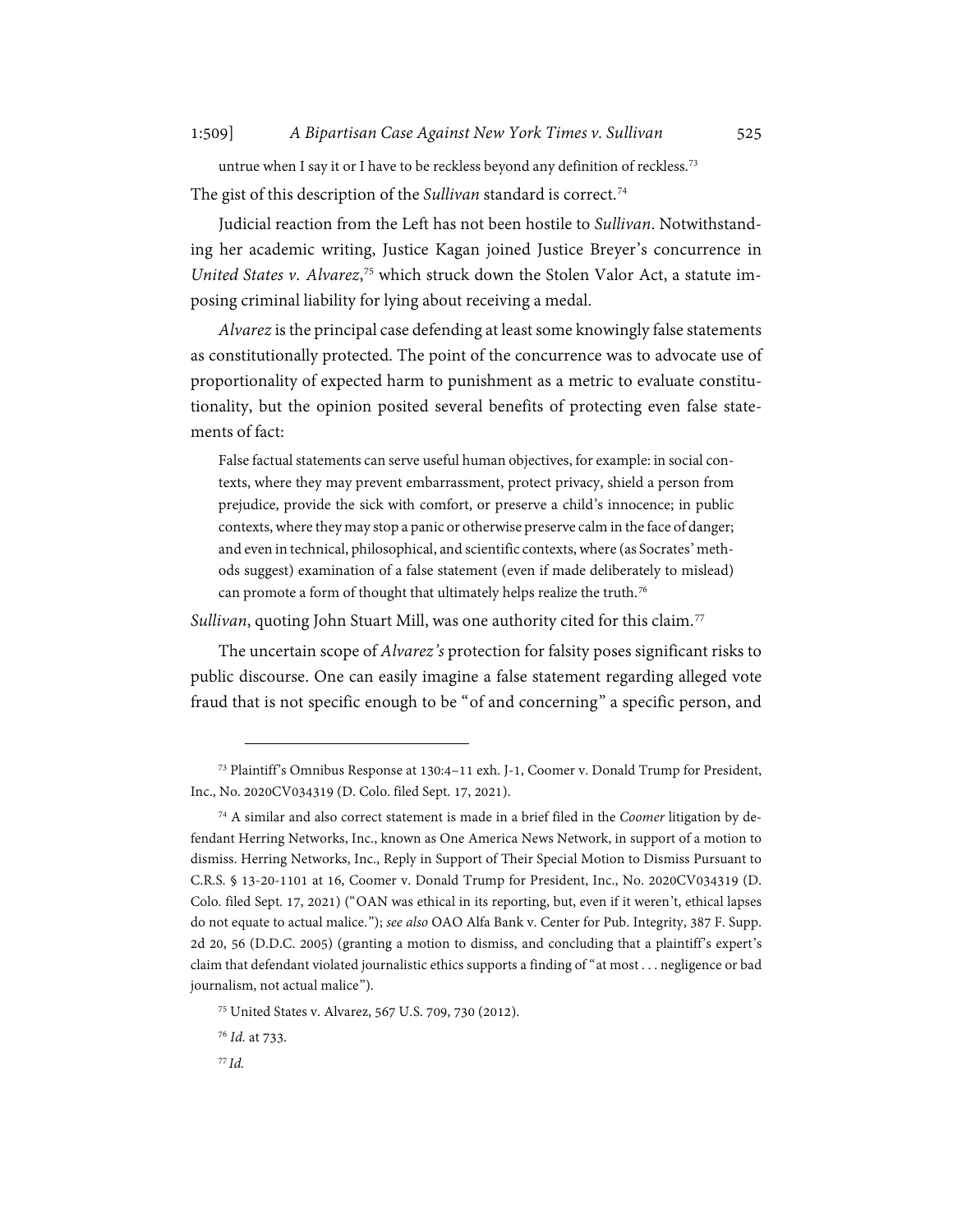thus not susceptible to defamation claims, but also both diffuse enough to escape liability under *Alvarez* and concrete enough to undermine confidence in electoral results.[78](#page-17-1) *Sullivan* is the root of toleration for falsity that bloomed in *Alvarez.*

From the Left, therefore, support of *Sullivan* sits awkwardly with condemnation of lies. To return to current Congressional debates, even if Representative Ocasio-Cortez had in mind only a regime in which publication would be allowed so long as lies were removed when exposed, any such rule would run afoul of *Alvarez* and would be at odds with *Sullivan* in cases of actual harm to reputation. [79](#page-17-2) In the next part I argue that this straddle is logically and practical untenable.

#### **V. ASSESSING THE CRITIQUES**

<span id="page-17-0"></span>Political dissatisfaction is not a reason to overturn precedent. When dissatisfaction exists on both sides of the aisle, however, it may provide an opportunity to look for shared commitments and to examine how they relate to the law. It would be perverse to decry the degradation of public discourse while seeking to avoid discussion of the merits of a rule that plausibly contributes to that degradation. This Part argues that, subject to three qualifications, the present political economy of expression weighs in favor of overruling the actual malice rule*.*

As a first step, I would dispense with the argument that the actual malice rule

<span id="page-17-1"></span><sup>78</sup> *See* Petition at 3 ¶ 4, Freeman v. Hoft, No. 2122-CC09815 (Mo. Cir. Ct. St. Louis City filed Dec. 02, 2021) (alleging that two election workers were defamed by reports that they "committed election fraud by, among other things, conspiring to empty the room where they were counting ballots of poll watchers, producing secret 'suitcases' full of illegal ballots, and running those ballots through vote counting machines multiple times"). A story relating such allegations without naming names could be outside the scope of defamation and immune from sanction under *Alvarez*, even if such reports were widely credited. Footnote dictum in *Minnesota Voters Alliance v. Mansky*, 138 S. Ct. 1876, 1889 n.4 (2018), appears to allow prohibition of "messages intended to mislead voters about voting requirements and procedures." I read this passage to refer to pre-election-day messages aimed at voters with respect to their own act of voting, rather than to *ex post* messages about counting votes. If future decisions expand the implication of this passage, then *Mansky* might signal toleration for regulation of counting-related content. To the extent one might view such regulation as desirable, the reasons that would support such regulation also tend to support abolition of the actual malice rule.

<span id="page-17-2"></span><sup>79</sup> Such a rule also would have little practical significance. If removal depended on a judicial finding of falsity, an election cycle would likely be over before the finding could be entered. If it did not, then the risk of tactical takedown demands would be high and the potential cost in expression could be high as well—though only if *Alvarez* was modified or overruled.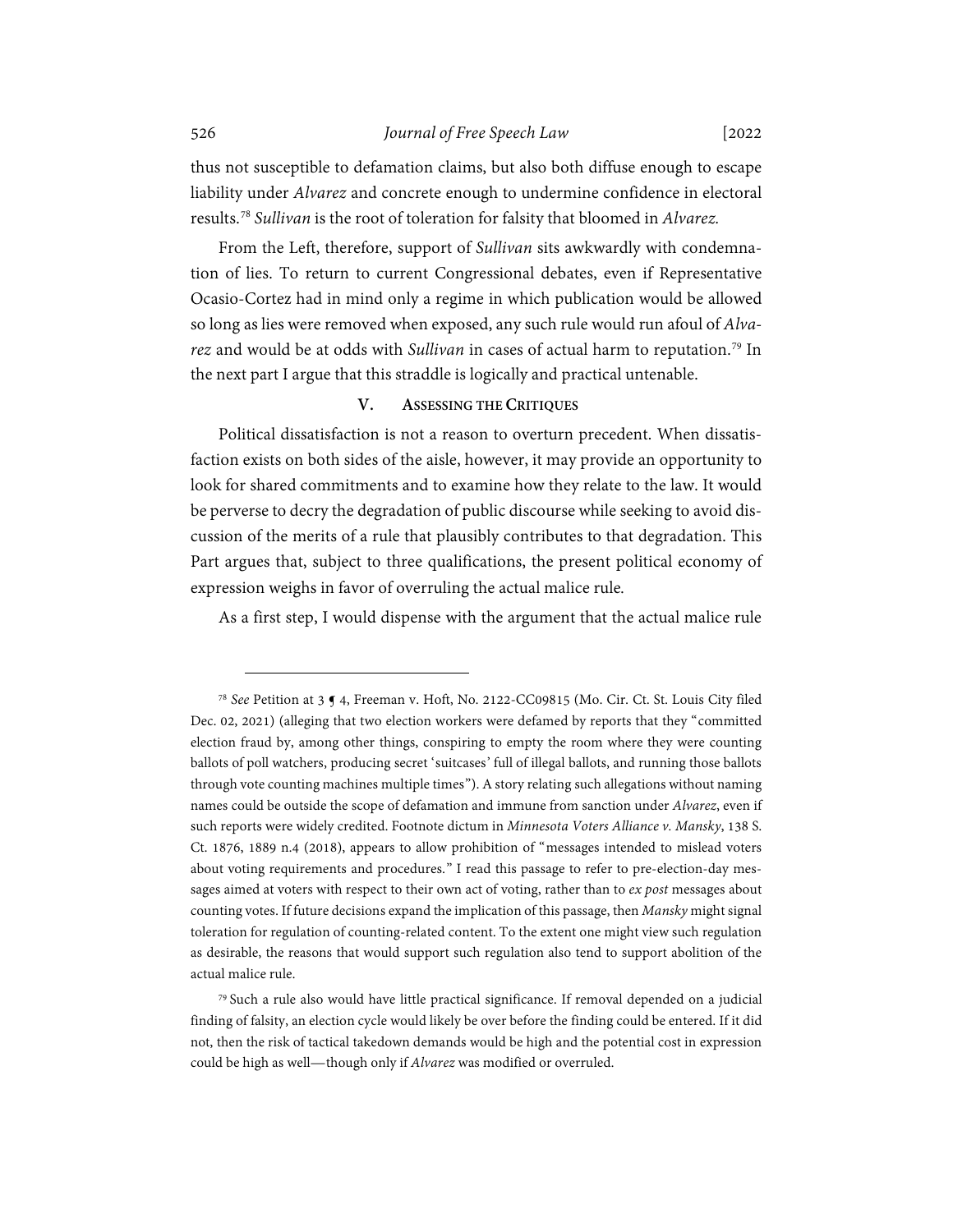<span id="page-18-0"></span>has no basis in originalism.<sup>[80](#page-18-1)</sup> If we disregard Robert Bork's defense of *Sullivan*,<sup>[81](#page-18-2)</sup> the point is true but irrelevant. Originalism itself lacks a sound normative foundation and often reduces to the incorrect claim that to call something law intrinsically commits one to, or in some ontological sense entails, originalism as a methodology.[82](#page-18-3) The list of well-functioning non-originalist doctrines, from common law rules such as course of performance as a mode of contract interpretation and rejection of dead-hand control in property law, to the made-up constitutional rights such as the right to appointed counsel, to be informed of one's rights when in custody, to freedom of "association," and to the requirement that defamation plaintiffs prove falsity (which no originalist is attacking), $83$  all prove the point. Originalism is normatively weak, inconsistently applied, even less democratic than the common-law methodology it detests, and is often not good history.<sup>[84](#page-18-5)</sup>

The originalist critique of *Sullivan* is indeed a kind of rhetorical cheat. It condemns the case from the secure position of a world in which coverage of the civil rights movement thrived and contributed indelibly to the nation's understanding of race and discrimination. That coverage was materially furthered—plausibly was conditioned on—the rule of *Sullivan* that originalists now condemn.<sup>[85](#page-18-6)</sup> Perhaps

<span id="page-18-3"></span><sup>82</sup> *Compare* BORK, *supra* not[e 81,](#page-18-0) at 173–74 (a relatively candid statement of the point), *with* JOHN O. MCGINNIS & MICHAEL B. RAPPAPORT, ORIGINALISM AND THE GOOD CONSTITUTION (2013) (advancing a utilitarian case for originalism), LEE J. STRANG, ORIGINALISM'S PROMISE: A NATURAL LAW ACCOUNT OF THE AMERICAN CONSTITUTION (2019) (providing normative defenses of originalism as against such critiques), *and* David S. Law & David McGowan, *There Is Nothing Pragmatic About Originalism*, NW.U. L. REV. COLLOQUY (2007) (review of the McGinnis and Rappaport argument).

<sup>80</sup> Berisha v. Lawson, 141 S. Ct. 2424 (2021) (Thomas, J., dissenting).

<span id="page-18-2"></span><span id="page-18-1"></span><sup>81</sup> *E.g.,* ROBERT BORK, THE TEMPTING OF AMERICA: THE POLITICAL SEDUCTION OF THE LAW 168– 69 (1989). That Judge Bork defended *Sullivan* as consistent with originalism is a measure of how far originalism's formative cluster of practices and arguments has changed as it gained traction in the judiciary through the appointment process. Judge Bork's endorsement stemmed from the fact that he considered protection of political speech to be implicit in constitutional government. See Robert H. Bork, *Neutral Principles and Some First Amendment Problems*, 47 IND. L.J. 1, 20 (1971), taking a position that agreed in part with Professor Kalven's "central meaning" thesis, though not with extensions from that core case.

<sup>83</sup> Phila. Newspapers v. Hepps, 475 U.S. 767 (1986).

<span id="page-18-6"></span><span id="page-18-5"></span><span id="page-18-4"></span><sup>84</sup> *See e.g.,* Paul Brest, *The Misconceived Quest for Original Understanding*, 60 B.U. L. REV. 204 (1980); Mitchell N. Berman, *Originalism is Bunk,* 84 N.Y.U. L. REV. 1 (2009).

<sup>85</sup> For an analogue of originalism's strenuous efforts to bring *Brown v. Board of Education*, 347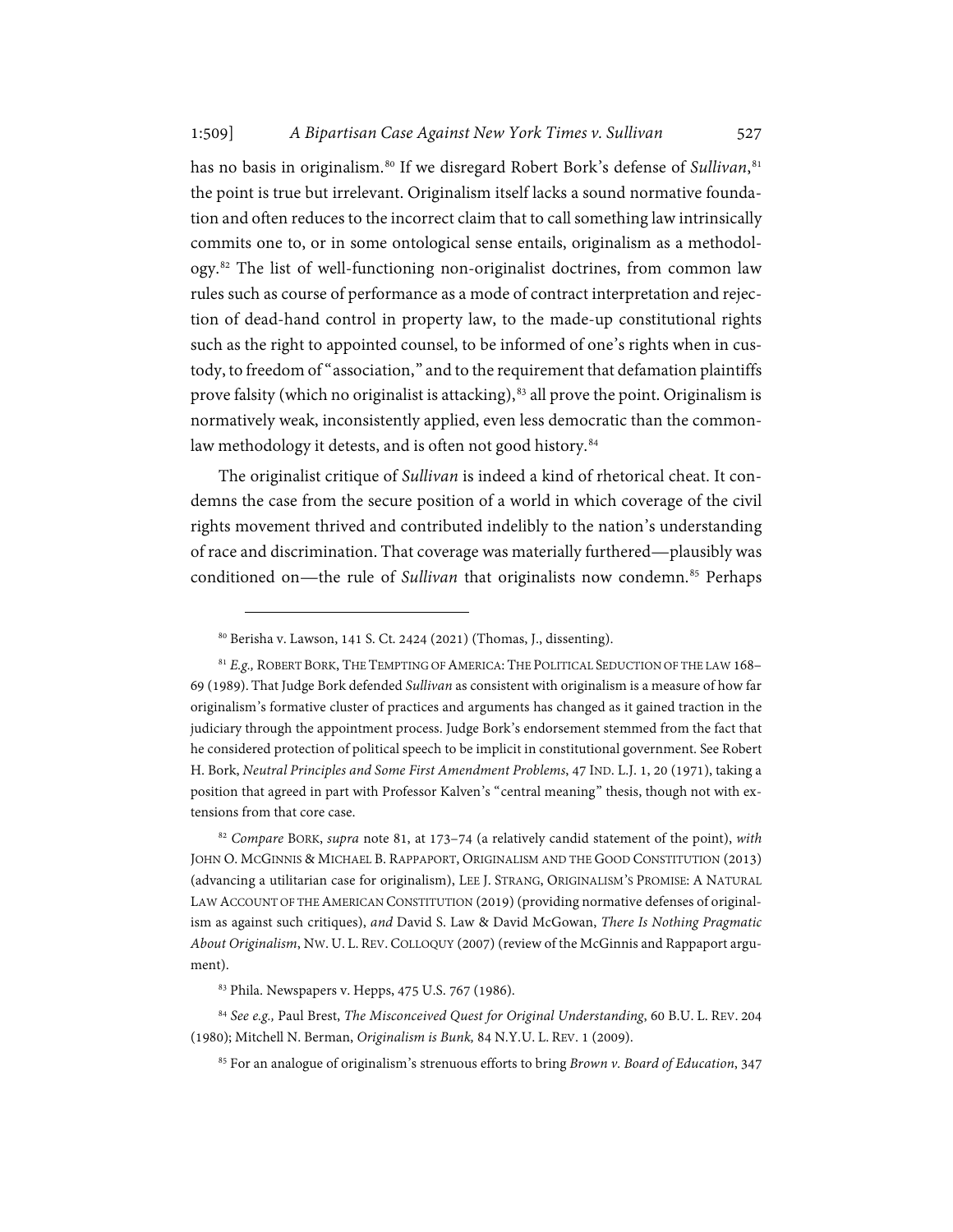media coverage would have been the same had the Supreme Court denied review or affirmed, which is at least a plausible implication of the originalist critique, but that conclusion is not obvious and is to a significant degree counterintuitive. [86](#page-19-0) That originalism has a problem with the result in *Sullivan* is yet another problem with originalism, not with *Sullivan*.

Having said that, reciting criticisms of originalism does not constitute a defense of the actual malice rule. It instead threatens to divert discussion of that rule into purely partisan, and thus unproductive, terms. I recite the points here because there are important rules in the *Sullivan* jurisprudence that should survive even if the actual malice rule does not, and it is important to defend them against an originalist attack. Turning to practical considerations shows legitimate vulnerability in the actual malice rule. That rule creates social costs by protecting falsity and it rests on assumptions that have weakened over time. If it would be socially desirable to weaken the rule, that step should not be rejected just because conservatives would consider it a win.[87](#page-19-1)

Professor Logan addresses *Sullivan*'s pragmatic arguments when he points out that *Sullivan* rested on a political economy of public discourse that no longer exists. Back then, there were three licensed television networks, regulated by the FCC, and the news cycles were comparatively long, allowing time for fact-checking with a comparatively lower risk of being "scooped." Ad and subscription revenue paid for

U.S. 483 (1953), into its fold, even though no one involved in the case thought originalism could sustain its result, *see* Michael W. McConnell, *The Originalist Case for* Brown v. Board of Education, 19 HARV. J. OF L. & PUB. POL'Y 457 (1995); William N. Eskridge, Jr., *Some Effects of Identity-Based Social Movements on Constitutional Law in the Twentieth Century*, 100 MICH. L. REV. 2062, 2365 (2002) ("Virtually no one has been persuaded by McConnell's learned account.").

<span id="page-19-0"></span><sup>86</sup> I say plausible because Justice Thomas's opinions, and Judge Silberman's, focus on the actual malice rule of the case, not on other elements such as the Court's de novo review of the finding that the ad was "of and concerning" Sullivan. McKee v. Cosby, 139 S. Ct. 675, 676 (2019) (Thomas, J., dissenting). Given the originalist emphasis on defamation as "almost exclusively the business of state courts and legislatures," *id*., it is not clear to me how an originalist could endorse the *Sullivan* Court's alternative holding, but it is fair to say that originalists have not recently surveyed that holding. Richard Epstein wrote that the *Sullivan* Court "could have constitutionalized the 'of and concerning' requirement," Epstein, *supra* note [25,](#page-6-0) at 792, a comment I take as implying judicial creativity that is at odds with originalism.

<span id="page-19-1"></span><sup>87</sup> *Cf.* George Orwell, *Looking Back on the Spanish War, in* THE ORWELL FOUNDATION (Aug. 1942), https://perma.cc/6NQ4-HAD2 ("These things really happened, that is the thing to keep one's eye on. They happened even though Lord Halifax said they happened.").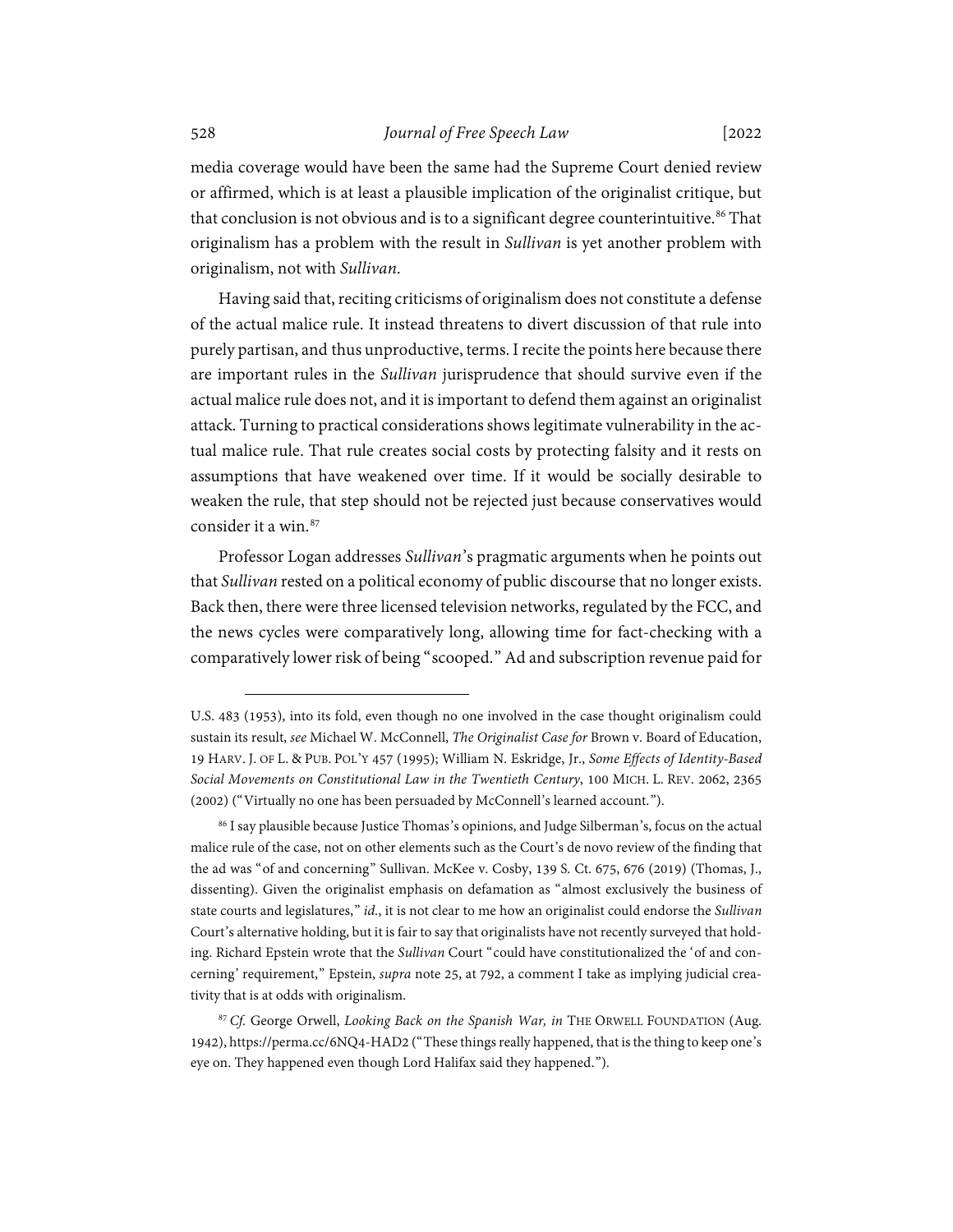it all. Now, however, costs of creating and distributing expression have fallen and ad revenue has shifted away from conventional media firms.<sup>[88](#page-20-0)</sup>

Professor Logan decries the erosion of shared understandings of what is fact and what is fiction—a collapse of a common epistemology concerning much of public discourse.<sup>[89](#page-20-1)</sup> He then surveys defamation litigation statistics and concludes that media defendants face little practical threat from such suits.<sup>[90](#page-20-2)</sup> He concludes "[t]he Court's many constitutional protections made sense in the 1960s, when libel judgments threatened hard-hitting reporting done by major news organizations, but there is scant evidence suggesting that that is a risk in the current environment."[91](#page-20-3) I would quibble a bit with this analysis—the low level of risk from defamation suits depends in part on the *Sullivan* web of rules, so the level of risk as such cannot be used to critique those rules. But the points Professor Logan makes are important.

Justice Gorsuch cited Professor Logan's work in his dissent from a denial of a petition for writ of *certiorari* in *Berisha v. Lawson*. [92](#page-20-4) Justice Gorsuch puts a slightly different emphasis on the changes, however, and in doing so gets to the heart of the matter:

Since 1964, however, our Nation's media landscape has shifted in ways few could have foreseen. Back then, building printing presses and amassing newspaper distribution networks *demanded significant investment and expertise* . . . . In 1964, the Court may have seen the actual malice standard as necessary "to ensure that dissenting or critical voices are not crowded out of public debate." But if that justification had force in a world with comparatively few platforms for speech, it's less obvious what force it has in a world in which everyone carries a soapbox in their hands.<sup>[93](#page-20-5)</sup>

In this passage, Justice Gorsuch usefully focuses Professor Logan's critique on the costs of creating and distributing expression. In doing so he draws a distinction analogous to the familiar rule that antitrust law seeks to protect competition, not individual competitors.<sup>[94](#page-20-6)</sup> Free speech theory and doctrine is concerned with public

<span id="page-20-1"></span><span id="page-20-0"></span><sup>88</sup> Logan, *supra* not[e 47,](#page-10-1) at 793–805.

<sup>89</sup> *Id.* at 804–07.

<span id="page-20-2"></span><sup>90</sup> *Id.* at 810.

<span id="page-20-3"></span><sup>91</sup> *Id.* at 812.

<span id="page-20-4"></span><sup>92</sup> 141 S. Ct. 2424, 2426 (2021) (Gorsuch, J., dissenting).

<span id="page-20-5"></span><sup>93</sup> *Id.* at 2427 (Gorsuch, J., dissenting) (emphasis added).

<span id="page-20-6"></span><sup>94</sup> Atl. Richfield Co. v. USA Petrol. Co., 495 U.S. 328, 338 (1990) ("The antitrust laws were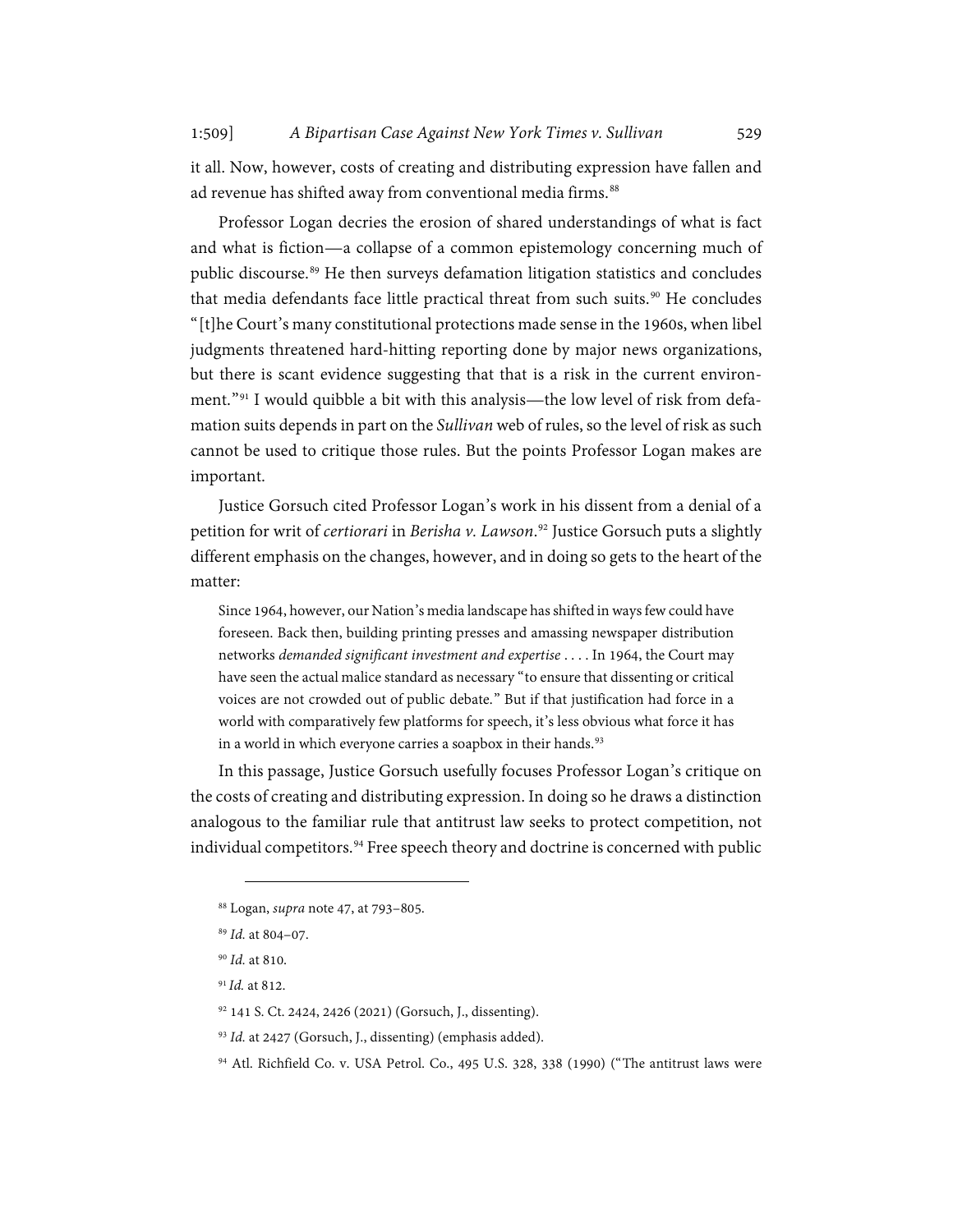discourse, not the economic welfare of individual firms.

The *Sullivan*majority thought that individual firms had to be protected because they sustained public discourse, and defamation liability combined with firms' rational risk aversion would therefore harm public discourse. This view depended implicitly on the significant *ex ante* investment such firms required and the revenues they needed to cover significant operating costs, and on the tacit assumption that no one would step into the area of chill to report news more established firms were too risk-averse to cover. [95](#page-21-0) Justice Gorsuch wonders whether that premise holds when expression does not depend on such costs, though his opinion hints that the answer may be evident.

Where the variable costs of expression are negligible and the fixed costs might be incurred without regard to public discourse (a cellphone that would be bought just for personal use but which might be used to film a notable event), or where costs of distribution are not tied to any specific form of expression and may be supported by ad revenue based on use not tied to any specific form of expression (Facebook, Twitter, Google), the premise that firms need economic protection from defamation suits in order to sustain vibrant public discourse is weakened. Provided that Congress retains the rule that intermediary firms are not publishers of usergenerated content, which I discuss below, then public discourse would not be at significant risk if the actual malice rule were overturned.

Put slightly differently, the chill that worried the *Sullivan* majority was risk aversion informed in part by the fact that the *Times* was a tempting (solvent) target for defamation plaintiffs and by the presumed fact that at a certain point economic rationality would cause it to pare back its coverage. The *Times* had large costs to cover, and it might not have been able to do so had it been bled to death by racist misuse of defamation law. In 1964, suing the *Times* might squelch publication of stories about cops setting dogs on protestors; in 2021, cellphone recordings of the

enacted for 'the protection of *competition,* not *competitors.*'" (quoting Brown Shoe Co. v. United States, 370 U.S. 294, 320 (1962))).

<span id="page-21-0"></span><sup>95</sup> More specifically, like most established firms, the *Times* likely had high fixed costs, (buildings, presses, trucks, some employees, insurance) and variable costs (paper, ink, distribution) noticeably higher than the costs of disseminating digital content. I don't think the *Sullivan* majority thought explicitly in terms of fixed, variable, or average costs, or whether the costs were sunk. My intuition is that the majority's implicit conception of media firms entailed significant fixed costs and, for print, noticeable variable costs.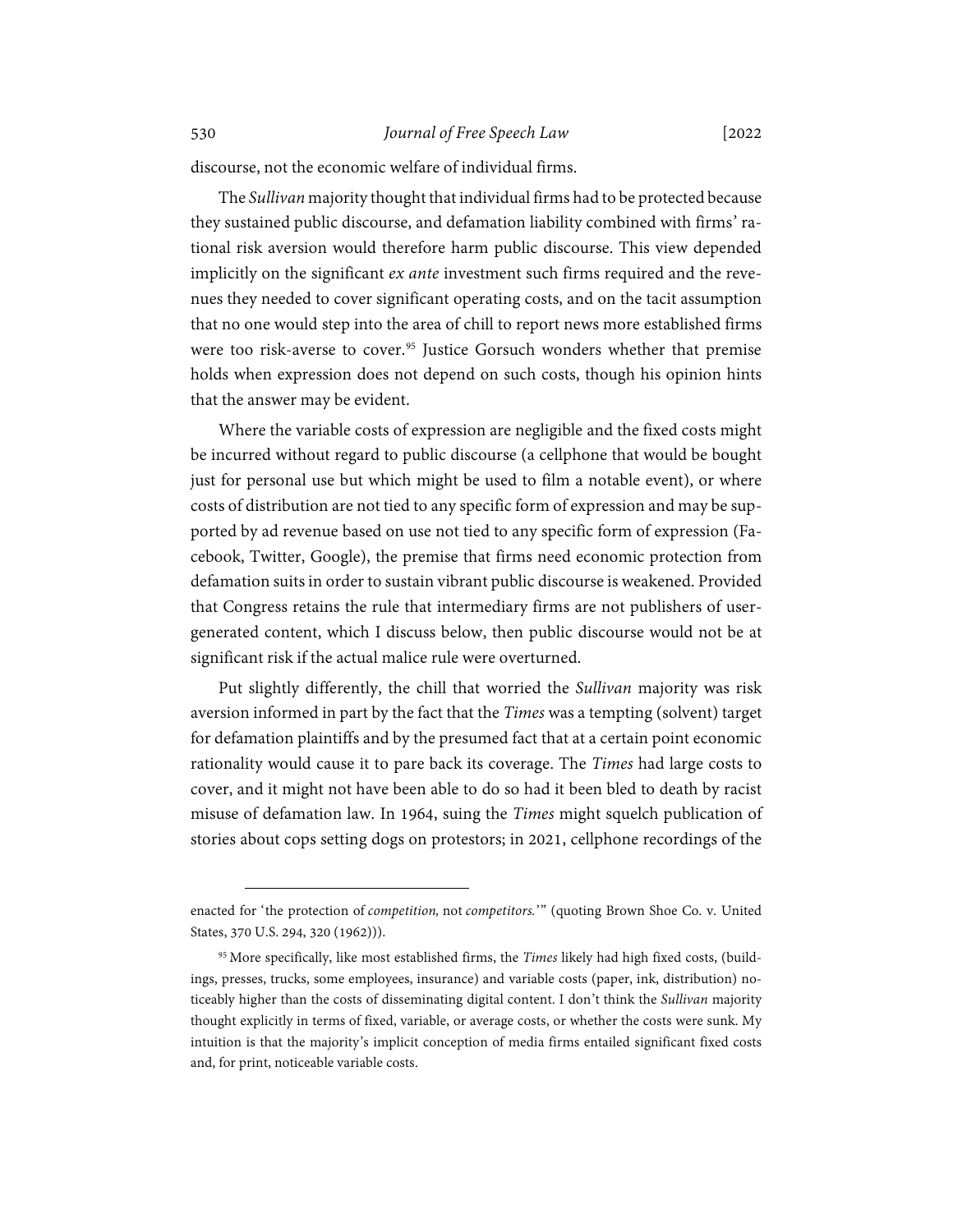event would be everywhere, and lawsuits would be a poor tool to wield against that reality, which makes it less likely that a *Sullivan*-like campaign of defamation suits would be brought. Absent additional facts, such as doctoring or manipulation, the images themselves would not be false factual assertions, so bystanders filming events would have little to fear doctrinally. And, even if someone wanted to sue, the practical probability is that bystanders with cellphones might be too numerous and, individually, not rich enough to make litigation worth the effort, particularly given that investing money in such a suit would not remove the content from the Internet. The supply of information now is robust and less susceptible to intimidation than the *Sullivan* Court assumed to be the case in 1964.

The economics of the actual malice rule announced in *Sullivan* were the tail of the opinion, not the dog. The dog was the moral and political importance of the content of the ad. Rules should not outlive their justifications as a general matter, and certainly not where they create social costs. The actual malice rule fails on both counts. At present, all else being equal, its reasoning does not justify its costs and overruling would be warranted.

This conclusion needs to be qualified in three respects. First, *Sullivan* supports rules that remain useful even if the actual malice rule for public figures is eliminated. These include rules governing the burden of proof, appellate review, and standards for both liability and damages.

With respect to the burden of proof, at common law, defamatory statements were presumed false, with truth being a defense.<sup>[96](#page-22-0)</sup> Philadelphia Newspapers v. *Hepps*[97](#page-22-1) held that defamation plaintiffs suing media defendants for expression relating to matters of public concern must prove falsity. *Hepps* is sound on its own terms and, in view of the changed economy of creating and distributing expression, its reasoning should not be limited to traditional media defendants. Plaintiffs concerned about their reputations will typically have good access to the facts about their actions—better than defendants, in many cases—and it is reasonable to require them to plead and prove falsity, which is what would render a statement harmful to public discourse. Unlike the actual malice rule, which entails toleration of even negligent or grossly negligent falsehoods, the rule in *Hepps* does no systematic harm to public discourse and is an example of breathing space that could

<span id="page-22-0"></span><sup>96</sup> Logan, *supra* not[e 47,](#page-10-1) at 791.

<span id="page-22-1"></span><sup>97</sup> Phila. Newspapers v. Hepps, 475 U.S. 767 (1986).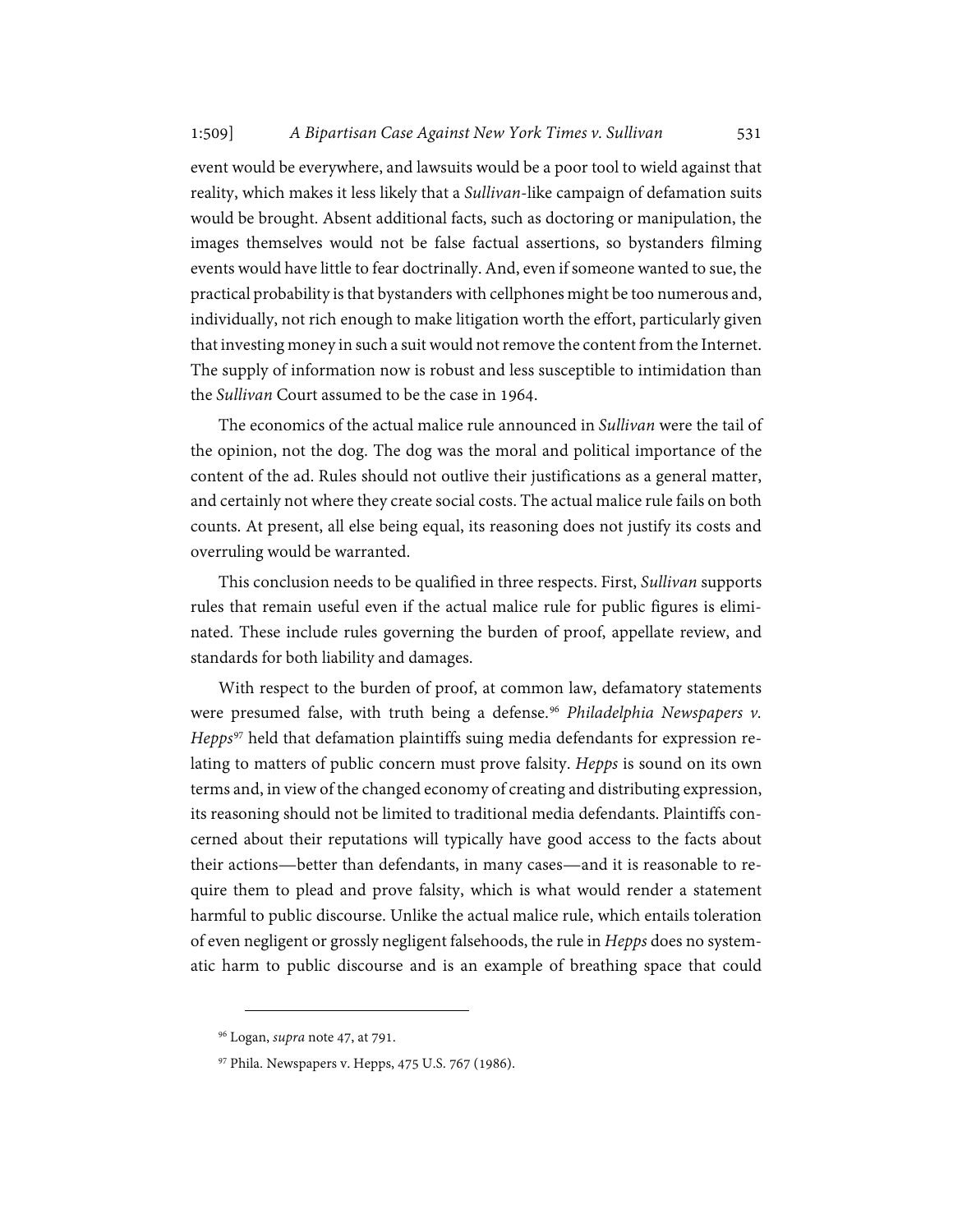usefully enhance it. That originalism would presumably condemn *Hepps* with *Sullivan* is, as noted above, a strike against originalism, not *Hepps*.

Similarly, I differ with Professor Logan with respect to *de novo* review of constitutionally salient facts,[98](#page-23-0) a principle that is employed in *Sullivan* and required in federal cases by *Bose Corp. v. Consumers Union of United States, Inc*. [99](#page-23-1) He notes that the rule is at odds with common law, which is true, and posits that allowing judges to serve as shadow jurors makes appellate review in defamation cases too compli-cated and expensive.<sup>[100](#page-23-2)</sup> I doubt that. Reverting to deferential review has no clear relationship to cost reduction or complexity because on appeal both sides will tell the best story they can regardless whether review is *de novo* or for clear error. On the plus side, however, *de novo* review gives more leeway to judges who might be able to counteract the sort of local partisanship that dominated *Sullivan* because they are not immersed in it.<sup>[101](#page-23-3)</sup>

With respect to the standard of liability, the complaints against the actual malice rule leave open the question whether some level of scienter should be required to prove liability even if actual malice is not. In cases brought by private figures, *Gertz v*. *Robert Welch, Inc*. [102](#page-23-4) holds that states may set liability rules so long as the rules require some showing of fault. I would leave this rule in place even if the actual malice rule were eliminated. It is true that falsity might harm discourse even when care is taken, but deterrence considerations have little weight where care is taken and alternatives to liability, such as a declaratory judgment action along the lines Judge Leval proposed,<sup>[103](#page-23-5)</sup> could remain available. Negligence is the law's traditional way of equilibrating investment in caution (fact-checking) relative to the potential cost of some activity (reputational harm).

With respect to damages, *Gertz* holds that, in cases involving issues of public concern, courts may not presume damages or award punitive damages unless a

<sup>98</sup> Falsity of and concerning the plaintiff, and damages.

<sup>99</sup> Bose Corp. v. Consumers Union, 466 U.S. 485 (1984).

<sup>100</sup> Logan, *supra* not[e 47,](#page-10-1) at 813.

<span id="page-23-5"></span><span id="page-23-4"></span><span id="page-23-3"></span><span id="page-23-2"></span><span id="page-23-1"></span><span id="page-23-0"></span><sup>&</sup>lt;sup>101</sup> In other words, a circuit panel is less likely to be comprised of persons subject to the same forces as a trial court, and the Supreme Court still less so. This effect probably is less pronounced in state courts, though a cert. petition to the Supreme Court would remain a possibility.

<sup>102</sup> Gertz v. Robert Welch, Inc., 418 U.S. 323, 347–48 (1974).

<sup>103</sup> Leval, *supra* not[e 70.](#page-15-4)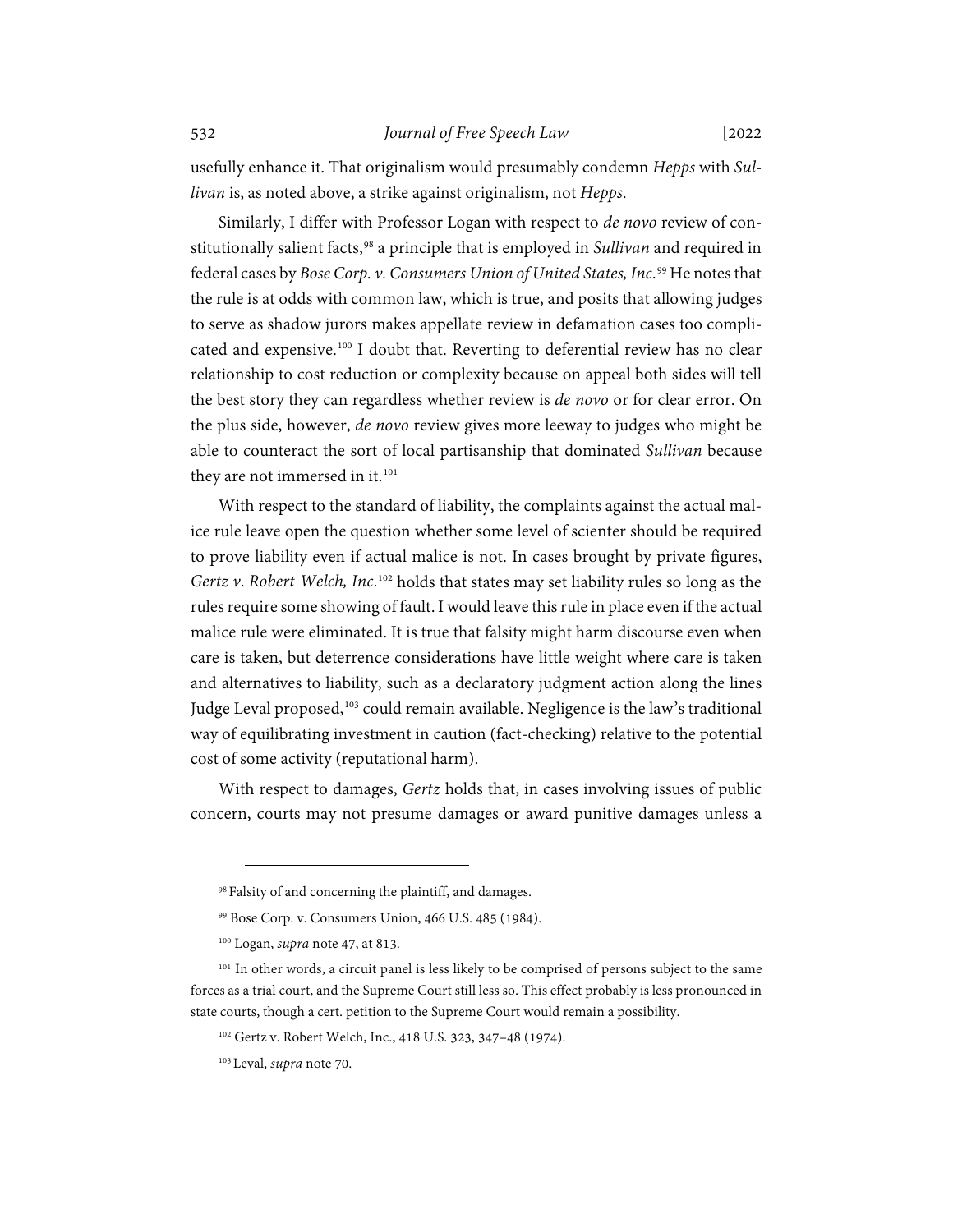defendant was shown to be at least reckless with regard to truth. [104](#page-24-0)This distinction effectively treats the liability standard of the actual malice rule as a distinct rule applicable to presumed and punitive damages even when (in private figure/public concern cases) the actual malice rule doesn't apply for proved actual damages. If the actual malice standard were abolished for liability, something would have to be done with this rule as well. The best solution would be that damages could not be presumed and defamation plaintiffs would be limited in all cases to the recovery of actual damages that could be proved with reasonable certainty, unless the plaintiff also met the general state-law standard for punitive damages.[105](#page-24-1) The *Gertz* Court's reasoning supports this rule. [106](#page-24-2) As a second-best option, if the actual malice liability standard were abolished it would be better to retain the literal rule of *Gertz*—that presumed or punitive damages could be awarded on proof of at least recklessness than to allow presumed or punitive damages upon a lesser showing of fault.

Finally, just as one cannot rely on the low risk of defamation liability to reject *Sullivan*, one cannot rely on the reduced cost of disseminating expression without looking at the liability rules that keep that cost low. The intermediaries that disrupted the old-media political economy of expression—Twitter, Instagram, Facebook, Google—have costs, too. They cover those costs in part by publishing user-generated content that attracts users whose attention can be sold to advertisers.<sup>[107](#page-24-3)</sup> User-generated expression has flourished because intermediaries do not impose a stringent *ex ante* filter on content.<sup>[108](#page-24-4)</sup> At present they need not fear liability based on a user's content because Section 230 of the Communication Decency Act<sup>[109](#page-24-5)</sup> deems

<span id="page-24-0"></span><sup>104</sup>*Dun & Bradstreet, Inc. v. Greenmoss Builders*, 472 U.S. 749, 763 (1985), limits this rule to such cases.

<span id="page-24-1"></span><sup>105</sup> *E.g.*, CAL. CIV. CODE § 3294 (punitive damages recoverable "where it is proven by clear and convincing evidence that the defendant has been guilty of oppression, fraud, or malice").

<span id="page-24-2"></span><sup>106</sup> 418 U.S. at 349 ("[T]he doctrine of presumed damages invites juries to punish unpopular opinion rather than to compensate individuals for injury sustained by the publication of a false fact. More to the point, the States have no substantial interest in securing for plaintiffs such as this petitioner gratuitous awards of money damages far in excess of any actual injury.").

<span id="page-24-3"></span><sup>107</sup> TIM WU, THE ATTENTION MERCHANTS: THE EPIC SCRAMBLE TO GET INSIDE OUR HEADS (2016).

<span id="page-24-5"></span><span id="page-24-4"></span><sup>108</sup> *E.g.,* Eric Goldman, *Why Section 230 Is Better Than the First Amendment,* 95 NOTRE DAME L. REV. 33 (2019).

<sup>109</sup> 47 U.S.C. § 230.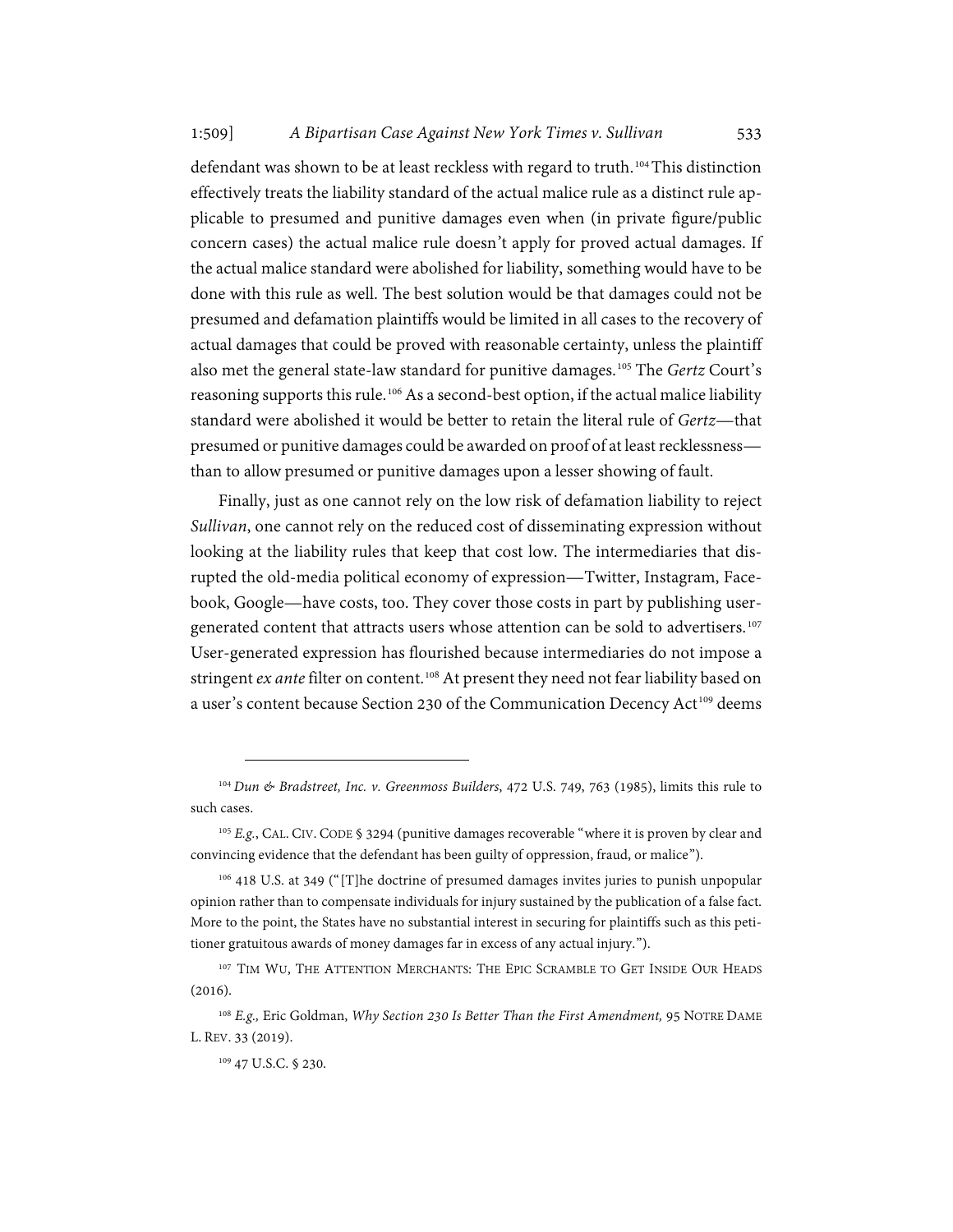such intermediaries not to be the publishers of content they do not generate. This provision does not eliminate liability—unlike the actual malice rule it does nothing for the authors of false content—but it does limit potential liability relative to at least some alternative possible rules.<sup>[110](#page-25-1)</sup>

The Right seems to think that criticism of Section 230 is of a piece with criticism against *Sullivan*. It is not. As Justice Gorsuch's opinion illustrates, the functional case against the actual malice rule rests in part on the liability rules governing platforms. To a platform the incremental value of any particular Tweet, post, or story, is probably low, so even a modest risk of liability could lead platforms to remove unobjectionable expression and could undercut the proliferation of expression that Justice Gorsuch used to question *Sullivan*. Suffice it to say that in the absence of Section 230 the case for some form of legal protection for distributors of user-generated content would remain. Albeit derivatively, the actual malice rule is one such form of protection. In my view it would be better to focus liability on authors rather than intermediaries, and thus to modify the actual malice rule while leaving Section 230 in place. If the Right is intent on tightening rules for platforms, however, that desire tends to erode the practical case for its assault on the actual malice rule.

## **VI. FLAWS IN DEFENSES OF THE ACTUAL MALICE RULE**

<span id="page-25-0"></span>Objections have been made to abolition of the actual malice rule. [111](#page-25-2) To me they

<span id="page-25-1"></span><sup>110</sup> *See* Cubby, Inc. v. Compuserve Inc., 776 F. Supp. 135 (S.D.N.Y. 1991) (stating, before Section 230 was enacted, that an intermediary might be liable as a distributor, and thus liable to the extent it distributed content it knew or should have known was false); *see also* Ashutosh Bhagwat*, The Law of Facebook*, 54 U.C. DAVIS L. REV. 2353, 2391 (2021) ("[W]ithout Section 230, defamation liability alone would shut down social media as we know it. Indeed, it was the realization that even traditional media could not perfectly police falsehoods about even public figures that lead the Supreme Court, in the *New York Times v. Sullivan* case and its progeny.").

<span id="page-25-2"></span><sup>&</sup>lt;sup>111</sup> Professor RonNell Andersen Jones has noted the challenging economic landscape for established media firms, and the proliferation of false content on platforms, and stated that libel law is an imperfect means for addressing problems of falsity in public discourse. *See, e.g*. Adam Liptak, *A First Amendment Precedent,* N.Y. TIMES, Aug. 18, 2021 (quoting Professor Jones as saying that "[t]here is a reason that Donald Trump and other politicians hate the *Sullivan* standard so much," concluding "[i]t would be a massive blow to American-style free speech to lose"); *see also* Mark Walsh, *Will the Supreme Court Reconsider a Landmark Defamation Case?,* ABA J. (July 22, 2021), https:// perma.cc/DN48-DUEM (quoting Professor Jones) ("[t]he worry here might be that reconsidering *Sullivan* creates a vulnerability for those entities that are attempting to maintain reputations for responsible newsgathering"). No doubt Professor Jones's views cannot be fully apprehended from quotations in the above news accounts, but reforming the actual malice rule would not affect the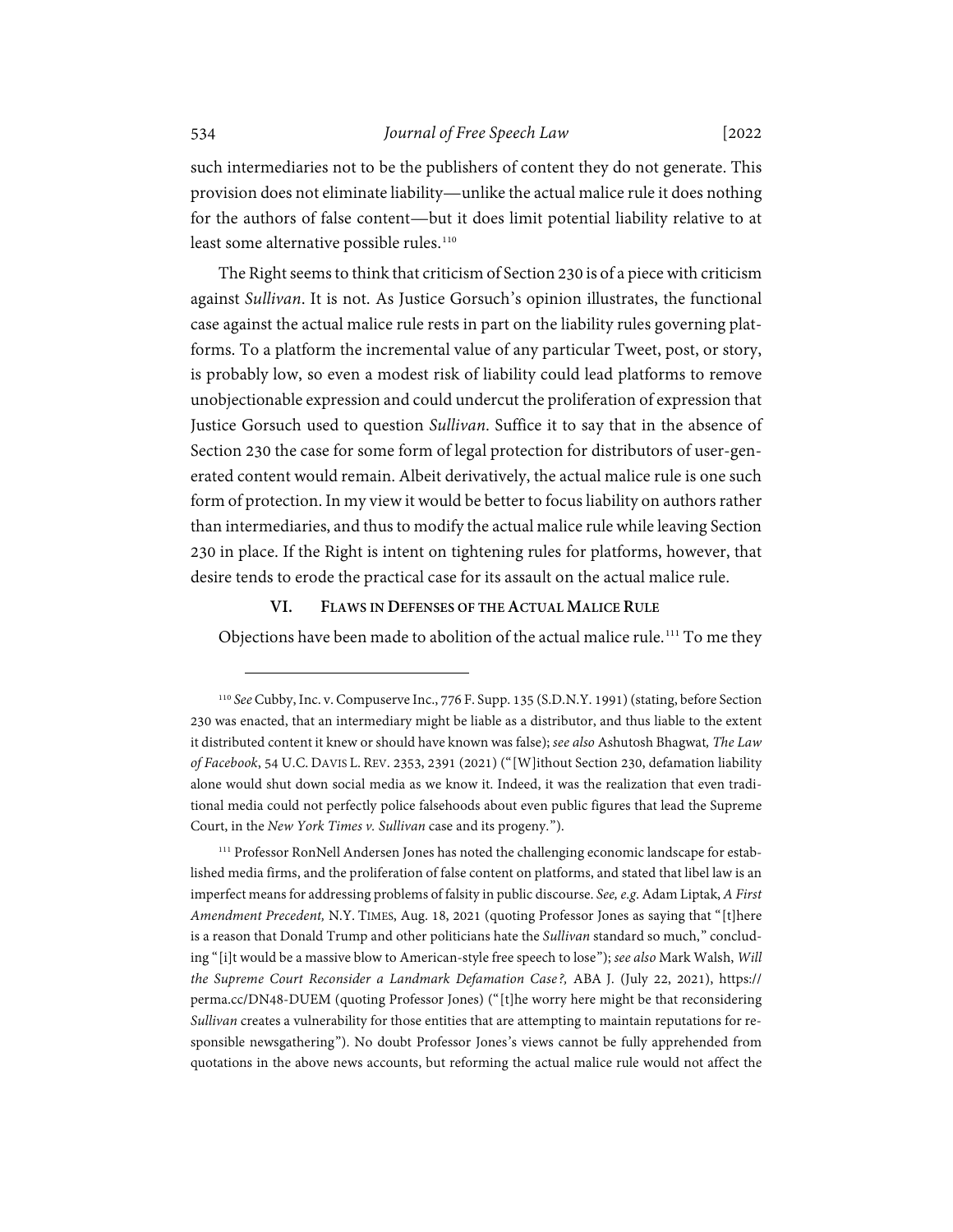reduce to the chill concern identified in *Sullivan* and the further worry that abolishing the rule will make a bad situation worse by deterring expression by solvent and thus suable speakers (the New York Times, Fox News) and by putting such speakers at a disadvantage relative to impecunious speakers who are not worth suing (random people on Twitter), who thus may be indifferent to falsity because they face a low expected cost of liability.<sup>[112](#page-26-1)</sup> In combination, these concerns suggest that unreliable content might crowd out content that takes care to be accurate.

Parts of this defense have merit, but they do not coalesce into a compelling defense of the actual malice rule. In this part I argue that the crowding out concern argues against rather than for the actual malice rule, as compared to a negligencebased rule of liability.

## *A. Speakers Willing and Able to Use Reasonable Care*

<span id="page-26-0"></span>Solvent firms seeking to establish or maintain a reputation for accuracy might follow a policy of only publishing content for which due care has been exercised, and which the firm therefore reasonably believes to be accurate. The stated policies of some established speakers suggest that this is in fact the case.<sup>[113](#page-26-2)</sup> Such speakers would not consciously expand output beyond the standard of care (publishing careless content) just because they would not be liable until their truth-relevant conduct became reckless.

Regarding the production of expression, therefore, *Sullivan's* actual malice standard does not temper the "chill" such speakers impose on themselves in the form of careful reporting. Instead, as compared to negligence liability, for such speakers the practical effect of the actual malice rule is to provide immunity when the speaker traduces its own standards and to guard against factfinder error regarding the standard of care. There is no reason the law should seek to provide immunity from the former effect, which by hypothesis does not consciously expand production and is just a subsidy relative to the speaker's own standards.

With respect to distrust of factfinders—juries—the facts of *Sullivan* provide

requirement to prove falsity or that a statement is of and concerning the plaintiff. And while eliminating the rule would not solve all problems, it does not mean that it would solve none.

<span id="page-26-1"></span><sup>&</sup>lt;sup>112</sup> I accept this premise, though I note that even a modest expected cost might represent a greater fraction of such speakers' wealth than would be the case for an established firm.

<span id="page-26-2"></span><sup>&</sup>lt;sup>113</sup> See Plaintiff's Omnibus Response at  $\bigcirc$  20 exh. N, Coomer v. Donald Trump for President, Inc., No. 2020CV034319 (D. Colo. filed Sept. 17, 2021) (reviewing selected policies and standards).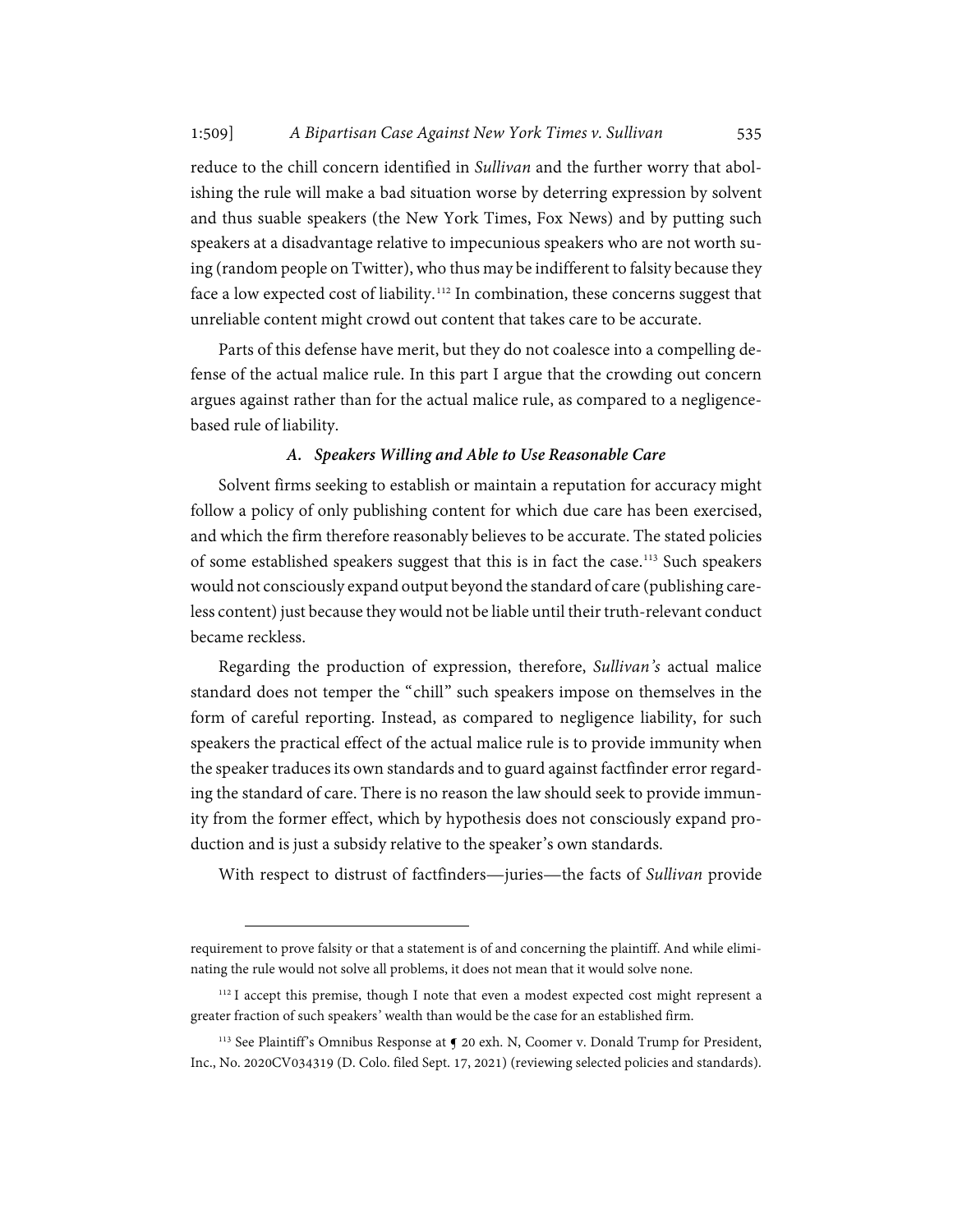some reason for caution. I do not think a sensible defamation regime can be constructed on the assumption that the *Sullivan* trial is representative of defamation cases generally, however. Defamation cases might implicate partisan sentiment, but the same is true in criminal and other matters where *voir dire*, challenges for cause, and venue motions supply the relevant protections. On balance, there is some reason to accept the chill thesis for speakers that seek to exercise care, but less reason than one might think. The analysis is more complex than the *Sullivan* Court allowed.

## *B. Speakers Possibly Unable to Use Reasonable Care*

<span id="page-27-0"></span>Other speakers might want to establish reputations for accuracy, and thus might prefer to exercise care, but might be unable to afford it. Some fraction of podcasters, bloggers, or Tweeters may, or may not, fall into this group. The effect of the actual malice rule relative to such speakers is ambiguous. Speakers with few assets may face a correspondingly low risk of suit, lessening their need for the actual malice rule. But they also might be less likely to have insurance or access to lawyers (though fee-shifting provisions in anti-SLAPP statutes might ameliorate this latter effect somewhat), which would tend to increase their reliance on the rule.

In addition, one might expect the standard of care to be more contested when an individual blogger or podcaster is sued. Is the standard for such a speaker the same as for the *Wall Street Journal*? That question might not matter if complying with the standard were not too costly, such as if reasonable care required only attempting to contact the target of a story before publishing. But what if the standard required multiple sourcing, or was in some other way costly to achieve? Disputes over what the standard requires could arise in litigation against an established firm, of course, but the lines might be clearer in such a case.<sup>[114](#page-27-1)</sup> If a poor speaker lacked the resources to satisfy the standard of care then the actual malice rule might produce the incremental expression the Court envisioned though, by definition, it would be care-less expression.

For all these reasons, one might reasonably conclude that the chilling effect animating the actual malice rule is more likely to be significant for poor speakers than for established firms, though, again, the case is not as clear as the Court seemed to assume.

<span id="page-27-1"></span><sup>&</sup>lt;sup>114</sup> A poor speaker could always forward a story to a wealthier one, of course.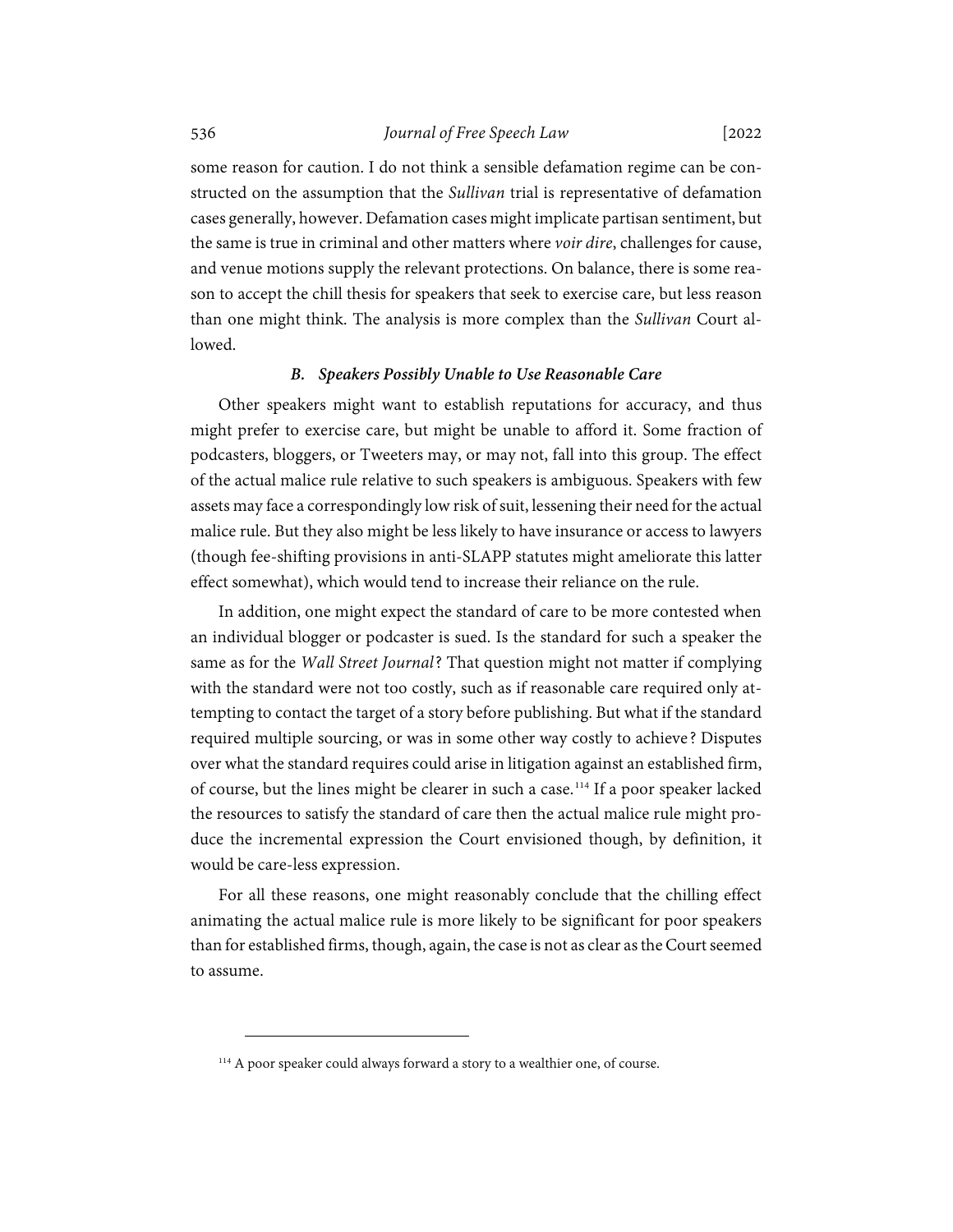#### *C. Speakers Maximizing Partisan Influence*

<span id="page-28-0"></span>Yet another group of speakers might choose to cultivate reputations for partisanship rather than accuracy. A partisan speaker might deliberately take advantage of the leeway established by the actual malice rule by publishing content so long as the speaker had no reason to believe the content false rather than publishing only if the speaker had reasonable grounds to believe the content true. Partisan speakers might or might not be well funded, but even solvent partisans might choose not to take care because doing so might raise red flags that could trigger recklessness liability.

Such speakers probably exist. If one assumes that some listeners consume content to affirm rather than challenge their existing beliefs, accuracy might be a secondary feature of content they demand. A story literally too good to be true might be perfectly fine with such a consumer so long as it makes the consumer feel good. Within its domain, the actual malice rule would effectively subsidize careless partisan expression, relative to a negligence baseline.

No doubt there are many variations on these three stylized types of speakers. The point to notice is that the only speakers who consciously take advantage of the actual malice rule, relative to a negligence standard, are those (if they exist) too poor to act reasonably with respect to truth or those who maximize something other than accuracy.

Technology that has democratized the creation and distribution of expression tends to benefit smaller, poorer speakers more than established firms. The latter may take advantage of cost reductions, but they also could produce content at higher costs. In the modern technical era, therefore, there is reason to believe the actual malice rule benefits smaller, poorer speakers, or those for whom accuracy is a secondary virtue, more than it benefits established firms.

### *D. Harm to Public Discourse*

<span id="page-28-1"></span>Foregone expression is only part of the relevant cost analysis. False speech is costly both to its target and to the quality of public discourse. When truth is important the law typically increases the expected cost of falsity, which is why witnesses are sworn. Accepting the *Sullivan* premise that production of information relates inversely to the stringency of liability, a rule that declines to punish negligently false expression will tend to increase the fraction of information in public discourse that is false and thus tend to reduce the credibility of all expression falling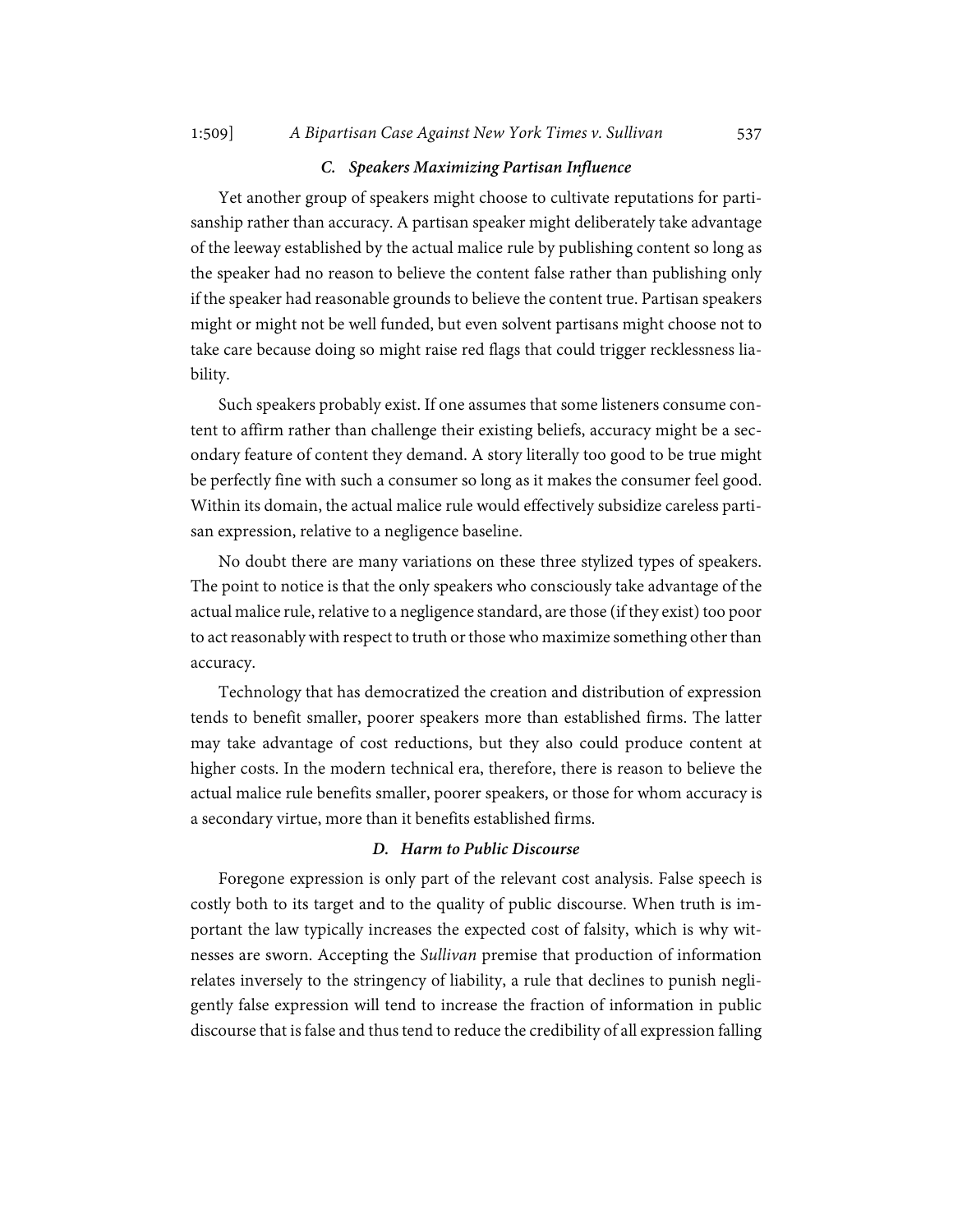within its domain, relative to a negligence or to a strict liability baseline. [115](#page-29-0)

Because the *Sullivan* Court shifted from strict liability to the actual malice rule, it did not consider the question whether a recklessness standard implies greater production of expression than a negligence standard. Nor did it consider what harms might be expected from speakers deliberately seeking to take advantage of the difference between negligence and recklessness. The Court seemed focused on speakers, like the *Times*, trying to be reasonably accurate but making honest mistakes. But negligence is the law's usual way of equilibrating the cost of precaution (investigation) with the risk of harm (defamation), and it is therefore fair to ask whether "I had no reason to disbelieve what I wrote" is a better foundation for public discourse that "I reasonably believed what I wrote to be true."

In theory one might try to estimate the relative cost of foregone expression and set it against the expected cost of an increase in falsity and the presumed reduced credibility of content in public discourse, but such estimates would be notional and subject to ideological bias. Even if rigorous models to estimate this balance could be constructed, rigorous data to run them would be hard to come by.

And foregone expression that is "chilled" does not imply no expression. Authors and speakers may choose to report only what may be confirmed with due care. Under the actual malice rule, for example, an author who suspects but is not certain that a corporate executive is running a scam in the form of a blood-testing lab may accuse the executive of corruption so long as the author does not recklessly disregard contrary facts. But under a negligence regime the author might well simply withhold the ultimate allegation of corruption and report facts uncovered through investigation—persons within the company have expressed objections to its testing, major customers have terminated agreements, agencies are investigating, etc.[116](#page-29-1) So long as the rule of *Hepps* is retained, the risk of such reporting would

<span id="page-29-0"></span><sup>115</sup>*Cf.* George A. Akerlof, *The Market for Lemons: Quality, Uncertainty, and the Market Mechanism,* 84 Q.J. ECON. 488 (1970); Hustler Mag., Inc. v. Falwell, 485 U.S. 46, 52 (1988) (stating that false statements impede the marketplace of ideas). All this ignores error costs to consumers—readers who fail to act even when action would be warranted by true statements they deem suspicious, and readers who act based on falsity they trust too much.

<span id="page-29-1"></span><sup>&</sup>lt;sup>116</sup> Each of these intermediate facts may present their own problems of establishing truth. That is one reason I tend to favor retaining at least a negligence standard for liability. But there is still room to word reports precisely. For example, under a negligence regime a story that says "anonymous sources at customer *X* state that *X* has terminated *Y* as an authorized lab" would not be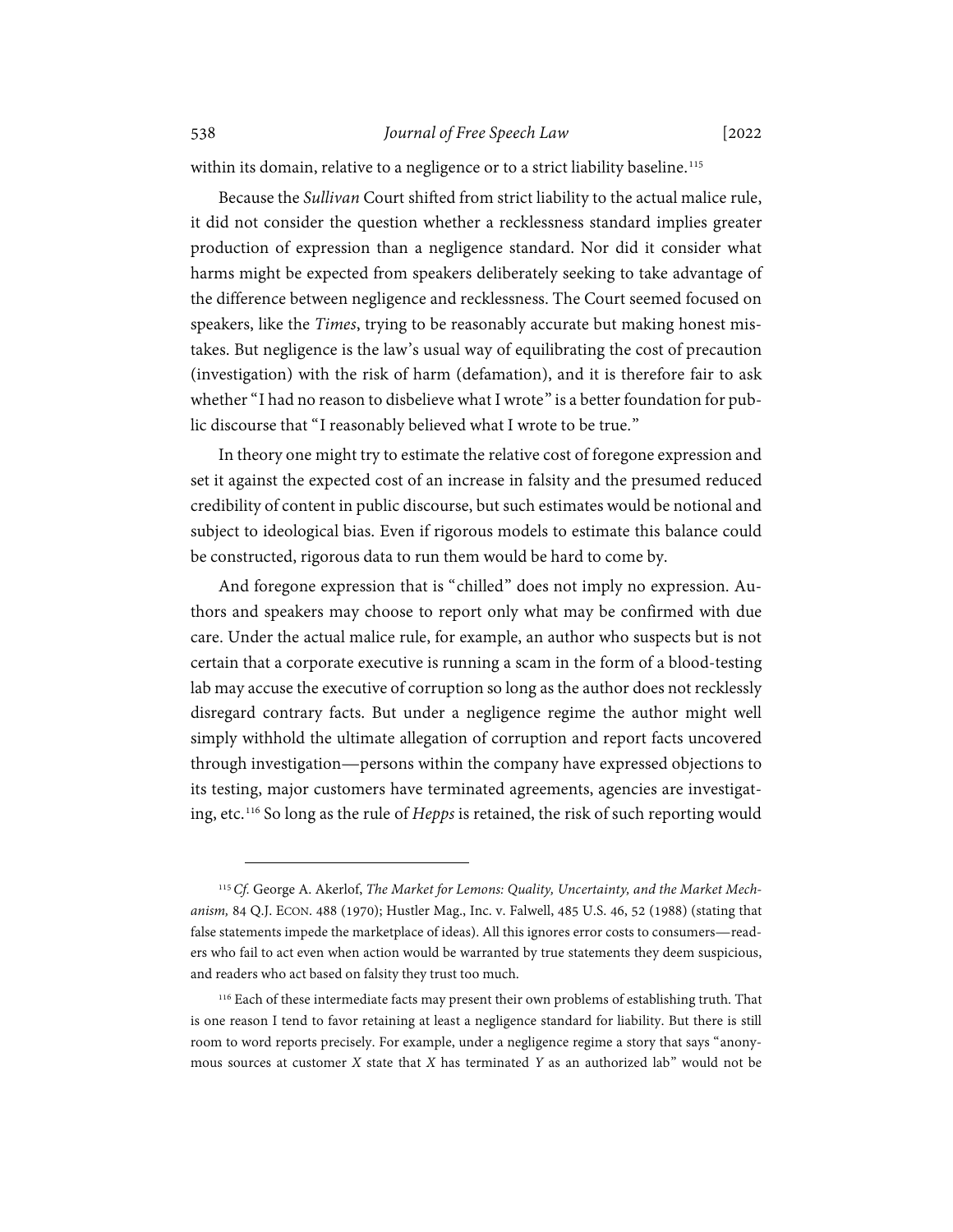be low.

Nor is it clear that the actual malice rule ameliorates the crowding-out risk. The rule blurs distinctions between established firms, impecunious bloggers, [117](#page-30-0) and partisan speakers by lessening the expected cost of falsity for each of them even if established firms follow policies designed to ensure that the standard of care is met for all stories. The actual malice rule tends to limit differentiation because an empty head atop a pure heart works in each case. To the extent that only impecunious or partisan speakers consciously expand production to take advantage of the increment between negligence and recklessness, the actual malice rule probably exacerbates the risk that unreliable content will crowd out more reliable content.

In addition, the crowding-out argument seems to assume that consumers are willing to substitute the expression of established firms for lower-cost expression. That assumption makes sense to the extent established firms exercise greater care and to the extent consumers choose expression for its veracity, but it does not hold if consumers choose expression to achieve some sense of meaning untethered from facts—such as vindication of personal beliefs or shared group identity. Such consumers might distrust content precisely because it comes from established firms or the "fake news media," as such persons might call it—regardless of its content. Preserving the actual malice rule does nothing for consumers who willingly dive into intellectual rabbit holes only to come out the other side to find themselves breaking into the Capitol or assaulting a pizza parlor. As noted above, it probably makes the problem worse by lowering the cost for expression that turns out to be "fake."

Even if the crowding-out thesis were true in some form, therefore, it provides weak justification for the actual malice rule if it is used to justify a bias towards specific competitors in the marketplace of ideas, rather than a bias in favor of

<span id="page-30-0"></span><sup>117</sup> Again, assuming solely for the sake of argument that in some cases the standard of care is too costly for some speakers to achieve. I have my doubts about that premise.

actionable unless the publisher of the story was at least negligent in republishing the statement. Put slightly differently, the scienter requirement would apply separately to the conduct of each accused publisher. At present, a public-official or public-figure plaintiff alleging defamation based on republication must plead and prove facts showing the republication was made with actual malice. *Cf.*  Nunes v. Lizza, 12 F.4th 890, 901 (8th Cir. 2021) (applying actual malice standard to motion to dismiss defamation claim based on republication). Under a negligence regime the requirement would be lowered to demand evidence that a republisher failed to exercise reasonable care in assessing the probable veracity of the allegedly defamatory republished statement.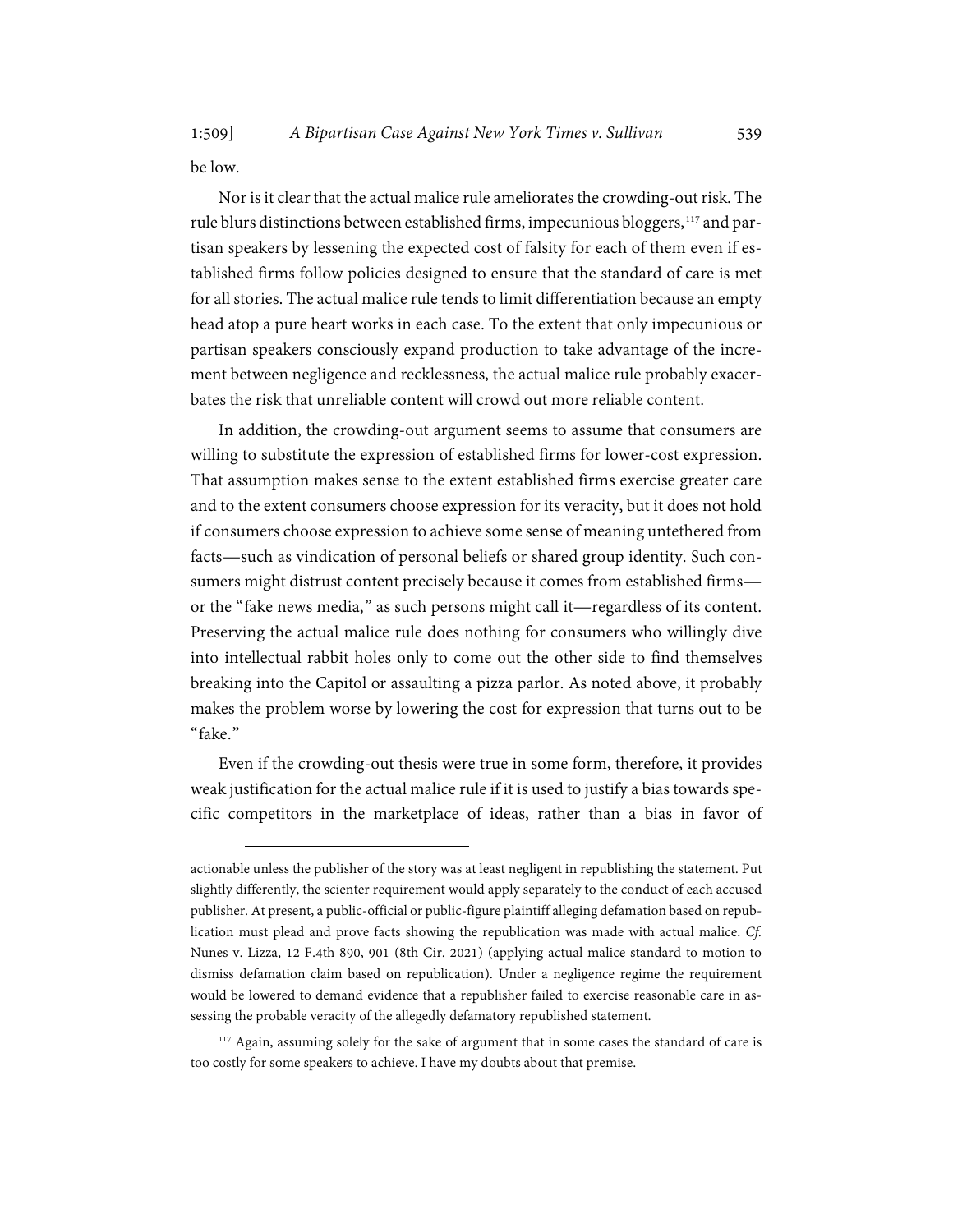competition. Established firms are the source of a lot of important information for most people, so one should not ignore the economic health of such speakers. But their economic health is not, as such, a free speech goal.<sup>[118](#page-31-1)</sup> And even if a subsidy for established firms was desirable, it does not follow that it should take the form of the actual malice rule. Tax breaks would be less costly in terms of the credibility of ex-pression, for example.<sup>[119](#page-31-2)</sup>

On balance, therefore, the case for the actual malice rule rather than a negligence regime is weak. For speakers willing and able to exercise care, the rule expresses primarily a distrust of juries. Persons presumed bold enough to investigate serious wrongdoing should not simultaneously be presumed so timid that they would faint at the prospect of defending a negligence claim. And there is sound reason to believe that speakers who cannot or choose not to take reasonable care pose a risk of harm to public discourse. The costs of falsity are more diffuse and thus harder to measure than a verdict against a specific firm, it is true, but it does not follow that the costs of falsity are smaller, either in one case or in general.

None of these claims shows that the Court should stand by its rule that "[t]he First Amendment requires that we protect some falsehood in order to protect speech that matters."<sup>[120](#page-31-3)</sup> There is good reason to believe that falsity may tend to drain other speech of what it is that matters. To the extent one is persuaded that is the case, the actual malice rule is part of the problem, not the solution.

### **VII. TIME FOR A CHANGE?**

<span id="page-31-0"></span>Those, like me, who are not troubled too much by the fact that a decision may depart from some flavor of originalism have little standing to object to changes in even revered precedents. If one accepts that free speech doctrine may change with the times, then the doctrine may change when times change.

<span id="page-31-1"></span><sup>&</sup>lt;sup>118</sup> I am here assuming that the premise of economic distress is true. One would want rigorous analysis before endorsing that conclusion across a range of established firms that is broad enough to place competition, not just a subset of competitors, at risk.

<span id="page-31-2"></span><sup>119</sup> Although if an established firm paid no taxes, some alternative means would need to be found. *See FedEx Responds to the New York Times Article from Nov. 17, 2019*, FED. EXPRESS (Nov. 17, 2019), https://perma.cc/D6W2-7YAY (claiming that "the New York Times paid *zero* federal income tax in 2017 on earnings of \$111 million, and only \$30 million in 2018—18% of their pretax book income"). The general point is that there is no logical reason to believe the actual malice rule is an efficient subsidy.

<span id="page-31-3"></span><sup>120</sup>Gertz v. Robert Welch, Inc., 418 U.S. 323, 341 (1974).